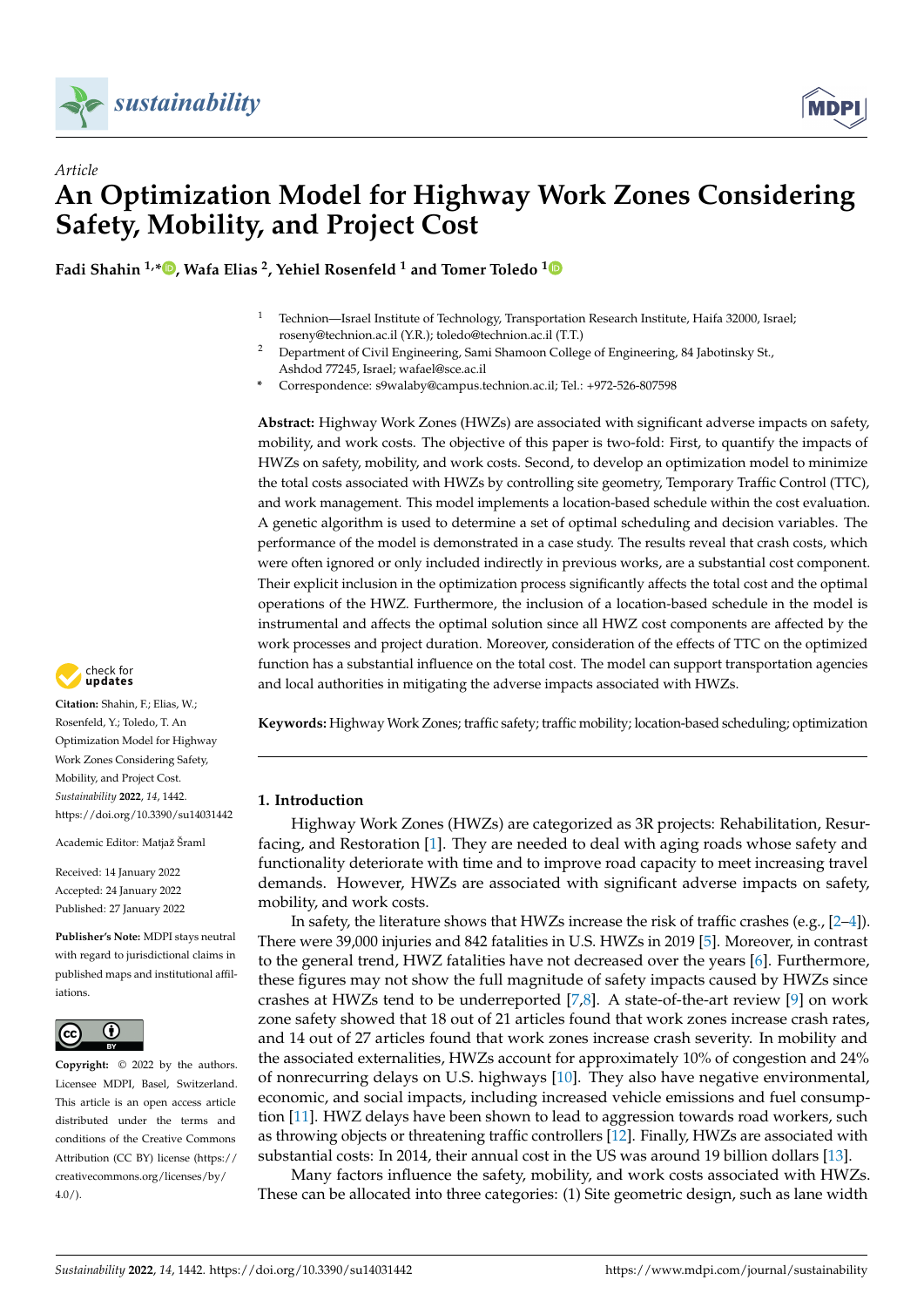and work zone length; (2) Work management, such as the number and timing of work hours; and (3) Temporary Traffic Control (TTC) measures, such as the use of Dynamic Speed Displays (DSDs) or presence of flaggers. A detailed description of the design and operations of HWZs and TTC is provided in [\[14\]](#page-16-6). These factors often have conflicting effects on safety, mobility, and work costs. For example, working at night often reduces traffic delays, but increases work costs and crash risks. Therefore, there is a need for a cost model that can jointly consider safety, mobility, and work costs and support their minimization.

The literature on quantification of HWZ costs (e.g., [\[15](#page-16-7)[–17\]](#page-16-8)) commonly considers six cost components: work costs are captured by agency and TTC costs; mobility related costs are captured by the monetary value of lost time, Vehicle Operation Costs (VOC), and emission costs; and safety impacts are captured by crash costs.

Several studies have developed HWZ optimization models that consider at least some of these cost components. Table [1](#page-2-0) summarizes these studies in terms of the cost components and decision variables that they incorporate. Some developed a single objective model to minimize project cost, and others developed multi objective models. For example, [\[18\]](#page-16-9) built a Pareto front that captures the trade-off between agency cost and the combined cost of delays and crashes. Several other studies developed models to find the Pareto front of the trade-off between safety and mobility costs [\[19\]](#page-16-10) or between work and mobility costs [\[20](#page-16-11)[,21\]](#page-16-12). All studies in Table [1](#page-2-0) considered a simple agency cost and schedule, aside from a recent study [\[22\]](#page-16-13) that considered detailed agency cost and scheduling by developing a multi-objective optimization model to minimize construction cost and duration based on the number of equipment and their optimal allocation.

The current HWZ optimization models shown in Table [1](#page-2-0) commonly account for the agency and lost time costs. The other cost components, namely TTC, VOC, emissions, and crash costs, are either ignored or considered as a proportion of the agency or lost time costs. None of the reviewed models accounted for all six cost components. Furthermore, agency costs are generally estimated using coarse assumptions of constant work rates and set-up time and costs, which do not account for the project schedule and its cost implications. The treatment of crash rates and their costs is also lacking. Crash rates are commonly derived from traffic delays, ignoring the effect of the site geometry, TTCs used, work schedule and management, and past crash records on the specific road section. Travel speeds and road capacities are generally assumed constant. VOC was assumed to depend only on lost time, regardless of the traffic conditions. TTC costs were assumed constant per day and do not account for the quantity and TTC type used. Emission costs were ignored in all these models.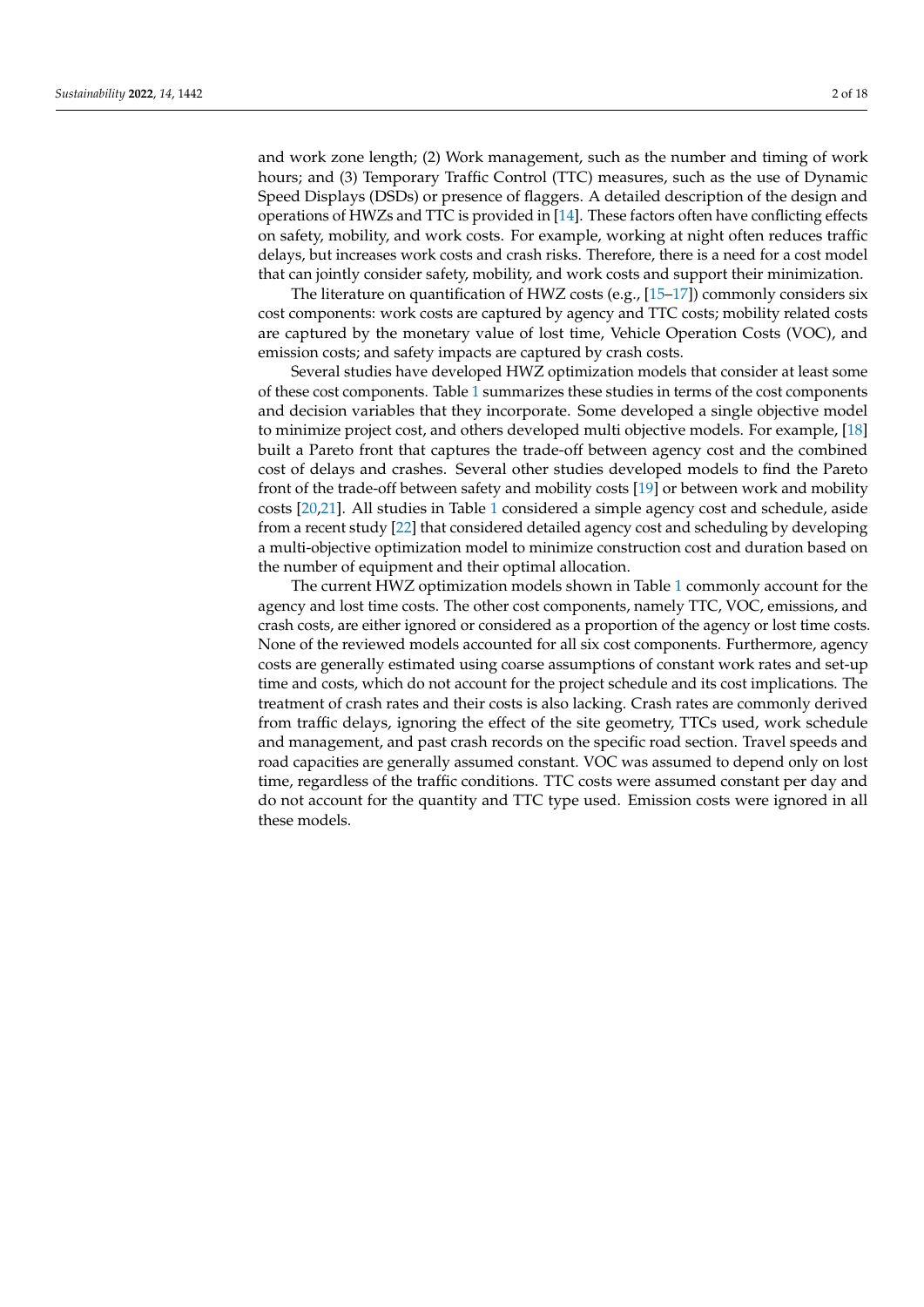|                                      | <b>Decision Variables</b>                                                         |                                                   | <b>Cost Components Considered</b> |            |                  |        |        |                     |
|--------------------------------------|-----------------------------------------------------------------------------------|---------------------------------------------------|-----------------------------------|------------|------------------|--------|--------|---------------------|
| Study                                | <b>Site Geometry</b>                                                              | <b>Work Management</b>                            | Agency                            | <b>TTC</b> | <b>Lost Time</b> |        |        | VOC Crash Objective |
| Amândio et al. (2021) [22]           |                                                                                   | Equipment used                                    | $\chi$                            |            |                  |        |        | Multi               |
| Abdelmohsen and El-Rayes (2016) [20] | Workspace length, lateral<br>clearance, shoulder use,<br>access and egress method | Time of work                                      | $\chi$                            | $\chi$     | $\chi$           |        |        | Multi               |
| Du and Chien (2014) [23]             | Workspace length,<br>shoulder use                                                 | Time of work                                      | $\chi$                            |            | $\chi$           |        | $\chi$ | Single              |
| Chien and Tang (2014) [15]           | Workspace length                                                                  | Time of work.<br>idling time, crew<br>composition | $\chi$                            |            | $\chi$           | $\chi$ | X      | Single              |
| Meng and Weng (2013) [24]            | Workspace length                                                                  | Time of work                                      |                                   | $\chi$     | $\chi$           |        | $\chi$ | Single              |
| Kandil et al. (2010) [18]            | Workspace length                                                                  | Time of work                                      | $\chi$                            |            | $\chi$           |        | $\chi$ | Multi               |
| Yang et al. (2009) [25]              | Workspace length, layout<br>configuration                                         | Time of work, crew<br>composition                 | $\chi$                            |            | $\chi$           |        | $\chi$ | Single              |
| Tang and Chien (2008) [26]           | Workspace length                                                                  | Time of work, idling<br>time, crew<br>composition | $\chi$                            |            | $\chi$           | X      | $\chi$ | Single              |
| Chen et al. (2005) [27]              | Workspace length, layout<br>configuration                                         | Time of work,<br>idling time                      | $\chi$                            |            | X                |        | $\chi$ | Single              |
| Chen and Schonfeld (2005) [28]       | Workspace length, layout<br>configuration                                         |                                                   | $\chi$                            |            | $\chi$           |        | $\chi$ | Single              |
| Chen and Schonfeld (2004) [29]       | Workspace length                                                                  | Time of work, idling<br>time, cycle duration      | $\chi$                            |            | $\chi$           |        | $\chi$ | Single              |
| Jiang and Adeli $(2003)$ $[21]$      | Workspace length                                                                  | Time of work                                      | $\chi$                            | $\chi$     | $\chi$           |        | $\chi$ | Multi               |
| Chien et al. (2002) [30]             | Workspace length                                                                  | Time of work, idling<br>time, cycle duration      | $\chi$                            |            | X                |        |        | Single              |
| Chien and Schonfeld (2001) [31]      | Workspace length                                                                  |                                                   | $\chi$                            |            | $\chi$           |        | $\chi$ | Single              |
| Schonfeld and Chien (1999) [32]      | Workspace length                                                                  | Cycle duration                                    | $\chi$                            |            | $\chi$           |        |        | Single              |
| Mccoy and Mennenga (1998) [16]       | Workspace length                                                                  |                                                   |                                   | $\chi$     | $\chi$           | $\chi$ | $\chi$ | Single              |
| Fwa et al. (1998) [33]               |                                                                                   | Time of work.<br>idling time                      |                                   |            | $\chi$           |        |        | Single              |
| Martinelli and Xu (1996) [34]        | Workspace length, layout<br>configuration                                         |                                                   |                                   | $\chi$     | $\chi$           | $\chi$ | X      | Single              |

#### <span id="page-2-0"></span>**Table 1.** Summary of HWZs' optimization models.

Few of the models listed in the table accounted for the effects of diverted traffic. Those that did [\[27,](#page-16-18)[28\]](#page-16-19) assumed external diversion fractions that do not explicitly depend on the delays caused by the HWZ during different periods of the day. The decision variables used in the models are limited to general characteristics that affect the agency and lost time costs, such as the workspace length or the work duration and timing. Variables related to the implementation of TTC on safety costs are not considered.

To overcome these gaps in current models, the following enhancements are proposed in this research: The developed model considers all six cost components. A location-based schedule is incorporated in the optimization process to predict agency costs and the project duration more accurately. This affects all six cost components. A crash cost model based on the Empirical Bayes (EB) method is used. This model considers crash severity and depends on the road geometry, TTC, and construction management decision variables. Travel delay, VOC, emission, and crash costs are modeled as dependent on the road type and geometry, as well as road traffic demand and flow states. Traffic diversions to alternative routes are also accounted for in the model. Finally, TTC decision variables' effect on crash rates and TTC cost is incorporated. The rest of this paper is organized as follows: The next section presents the overall optimization model and the estimation of its cost components. Application of the optimization model to an HWZ case study and its results are presented in the following sections. Finally, discussion and conclusions are presented.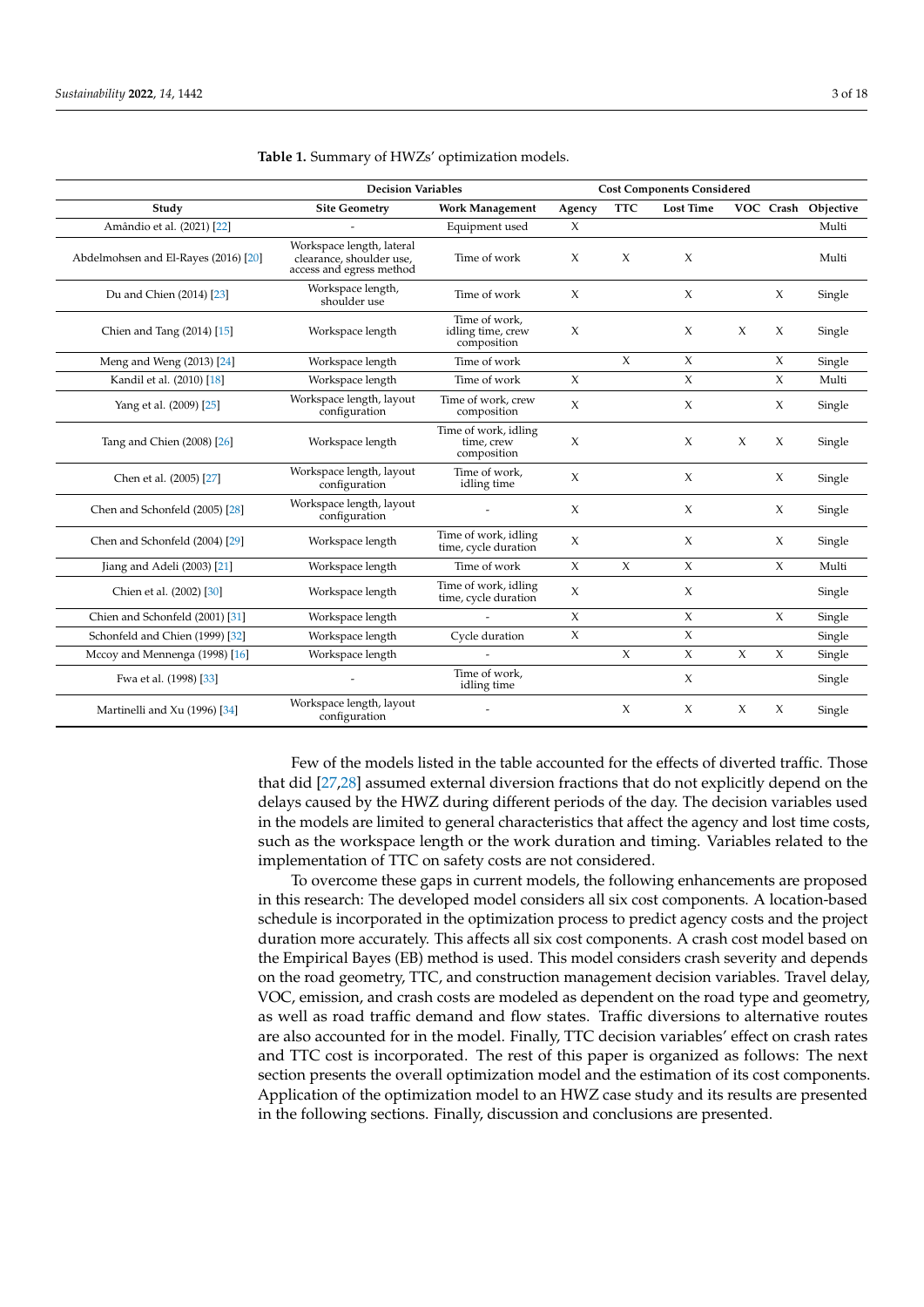# **2. Methods**

# *2.1. Objective Function*

The optimization model is designed to minimize the total HWZ cost, including all six components that were discussed above. Decision variables related to all site geometric design, TTC, and work management are set in the optimization. Table [2](#page-4-0) presents the decision variables considered and their influence on the various cost components, both directly and indirectly. The information on the effects of the decision variables on crash rates and on travel speeds are derived from the reviews in [\[19](#page-16-10)[,35\]](#page-16-27). The cost components within the objective function are defined in terms of the additional cost caused by the HWZ presence compared to those of normal operations of the road section. Therefore, the values of some cost components may be negative. The overall optimization model is given by:

$$
Min(TPC) = Min(AGC + TTC + LTS + VOC + EMC + CRC)
$$
 (1)

*s*.*t*.

$$
LB_i \le X_i \le UB_i \qquad i = 1, 2, \dots, n \tag{2}
$$

$$
AGC + TTC \leq B^{max} \tag{3}
$$

$$
D \le D^{max} \tag{4}
$$

$$
TCMF \leq TCMF^{max} \tag{5}
$$

$$
LT \le LT^{max} \tag{6}
$$

$$
G(X) \le 0 \tag{7}
$$

where, *TPC* is the total project cost. *AGC* is the agency cost. *TTC* is the temporary traffic control cost. *LTC* is the lost time cost. *VOC* is the vehicle operating cost. *EMC* is the emission cost. *CRC* is the crash cost. *X* is the array of decision variables. *X<sup>i</sup>* is the value of decision variable *i*. *LB<sup>i</sup>* and *UB<sup>i</sup>* are the lower and upper bounds on the decision variable. *D* is the project duration. *Dmax* and *B max* are the maximum allowed project duration and available budget, respectively. *TCMF* is the total crash modification factor. *TCMFmax* is the maximum acceptable value of this variable. *LT* is the lost time. *LTmax* is the maximum acceptable lost time. *G*(*X*) are functions of the decision variables that define additional constraints, such as technical constraints or constraints on the geometric design of the HWZ.

### *2.2. Agency Cost*

Agency cost is the direct project cost, which includes material, equipment, wages, and site overheads. As noted above, the previous studies listed in Table [1](#page-2-0) used coarse estimates of the hourly work rates and setup times, often ignoring the composition of tasks and their schedule within the project. However, tasks within the projects can be undertaken in several alternative ways (e.g., variations in equipment, number of workers, or crews), which lead to different project costs and work rates.

A location-based work schedule, which determines daily working hours for equipment and personnel including night work, is used within the model. Thus, it captures the effect of crew composition and the daily number of working hours on the agency cost. The schedule considers the working hours needed to complete the various tasks, setup times, and time lags among tasks. The decision variables that define the work schedule also affect other cost components through the project duration that they dictate. Finally, in some cases, the shoulders are used as temporary travel lanes [\[20](#page-16-11)[,21\]](#page-16-12). The cost of their preparation for travel is also included. The agency cost is given by:

$$
MC = \sum_{j} MQ_j \cdot MUC_j \tag{8}
$$

$$
EC = \sum_{d} \sum_{j} EWH_{j,d} \cdot EHC_j \cdot \left(1 + ENF_{j,d} \cdot ENAC\right)
$$
 (9)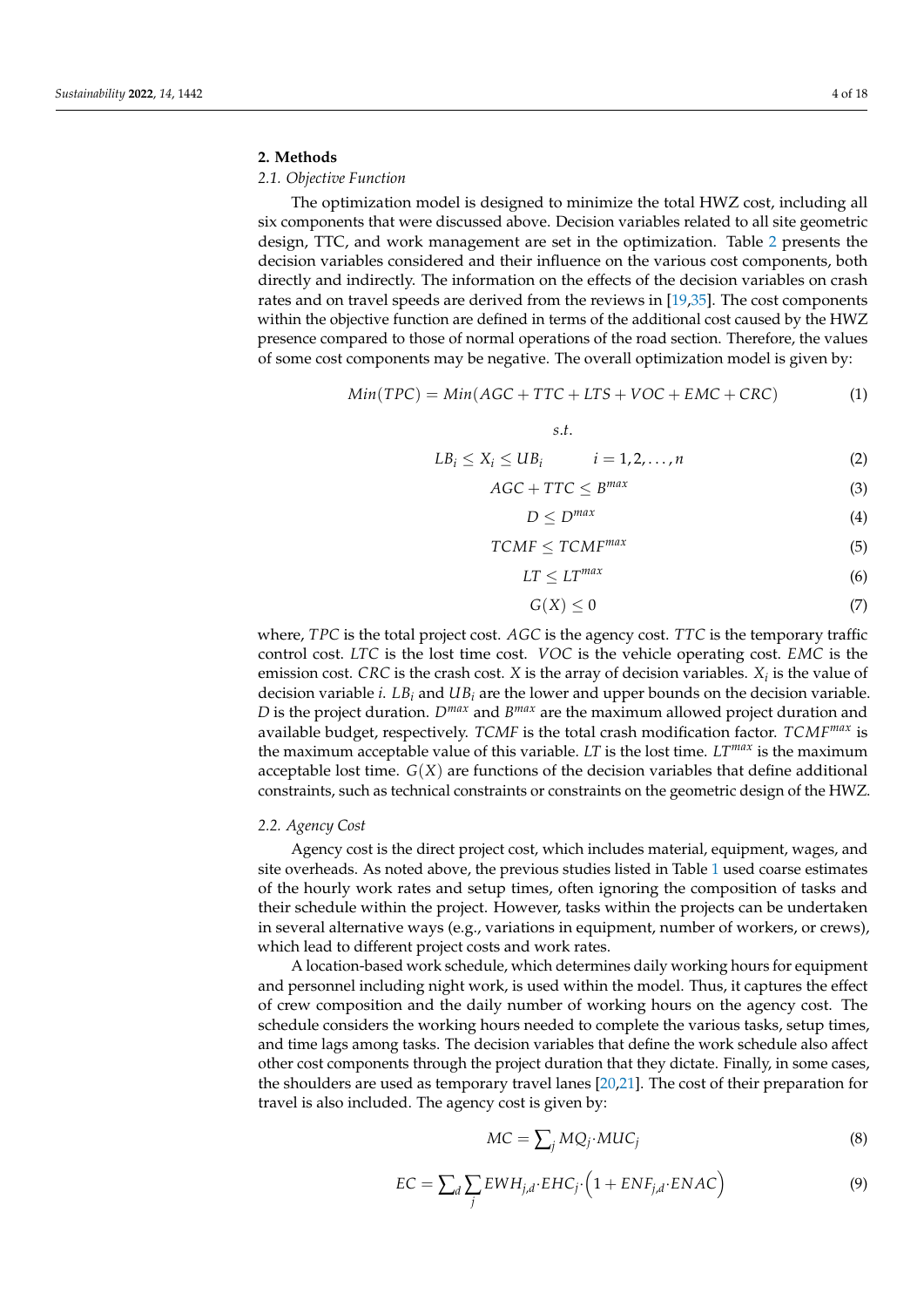$$
WC = \sum_{d} \sum_{j} WWH_{j,d} \cdot WHC_j \cdot \left(1 + WNF_{j,d} \cdot WNAC\right) \tag{10}
$$

$$
AGC = MC + EC + WC + SC + IC \cdot D \tag{11}
$$

where, *MC*, *EC*, and *WC* are the material, equipment, and workers' wage costs, respectively. *SC* is the cost of preparing the shoulders as a travel lane. The index *j* signifies the working tasks within the project.  $MQ_j$  and  $MUC_j$  are the material quantity used in the task and its unit cost, respectively. The index *d* signifies working days from the start of the work and for its entire duration. *EWHj*,*<sup>d</sup>* and *WWHj*,*<sup>d</sup>* are the number of working hours for equipment and workers, respectively.  $EHC_i$  and  $WHC_j$  are the corresponding hourly equipment costs and wages, respectively.  $ENF_{i,d}$  and  $WNF_{i,d}$  are the fractions of nighttime hours for equipment and workers, respectively. *ENAC* and *WNAC* are the corresponding additional cost of night work for equipment and workers. *IC* is the daily indirect cost.

| Category           |                                             |                                                                                                                                                                                              | Cost Components Affected by the Decision Variables |            |              |                      |        |  |
|--------------------|---------------------------------------------|----------------------------------------------------------------------------------------------------------------------------------------------------------------------------------------------|----------------------------------------------------|------------|--------------|----------------------|--------|--|
|                    | <b>Decision Variables</b>                   | <b>Affected Costs</b>                                                                                                                                                                        | Agency                                             | <b>TTC</b> | Lost<br>Time | VOC and<br>Emissions | Crash  |  |
| Geometry           | Lane width                                  | Affects crash rates and Free Flow Speed (FFS)<br>and, through that, crash, lost time, vehicle<br>operation, and emission costs.                                                              |                                                    |            | $\chi$       | $\chi$               | $\chi$ |  |
|                    | Shoulder width                              | Affects crash rates and FFS and, through that,<br>crash, lost time, vehicle operation, and<br>emission cost. It also affects agency costs to<br>prepare shoulders as temporary traffic lane. | X                                                  |            | $\chi$       | $\chi$               | $\chi$ |  |
|                    | Lateral clearance                           | Affects crash rates and FFS and, through that,<br>crash, lost time, vehicle operation, and<br>emission costs.                                                                                |                                                    |            | X            | X                    | $\chi$ |  |
|                    | Workspace length                            | Determines project duration that affects all<br>cost components.                                                                                                                             | $\chi$                                             | $\chi$     | $\chi$       | $\chi$               | $\chi$ |  |
| <b>TTC</b>         | Posted speed limit                          | Affects crash rates and FFS and, through that,<br>crash, lost time, vehicle operation, and<br>emission costs.                                                                                |                                                    |            | $\chi$       | $\chi$               | $\chi$ |  |
|                    | PCMs (Portable Changeable<br>Message Signs) |                                                                                                                                                                                              |                                                    |            |              |                      |        |  |
|                    | <b>TMAs</b>                                 | Affects crash rates and, through that, crash                                                                                                                                                 |                                                    | X          |              |                      |        |  |
|                    | Police patrol                               | cost. It also requires additional TTC cost.                                                                                                                                                  |                                                    |            |              |                      | $\chi$ |  |
|                    | Flagger presence                            |                                                                                                                                                                                              |                                                    |            |              |                      |        |  |
|                    | Speed display                               |                                                                                                                                                                                              |                                                    |            |              |                      |        |  |
| Work<br>management | Time of work                                | Affects crash rates and project duration and,<br>through that, crash, lost time, vehicle<br>operation, and emission costs.                                                                   |                                                    |            | $\chi$       | $\chi$               | $\chi$ |  |
|                    | Crew composition                            | Determines project duration that affects all<br>cost components.                                                                                                                             | $\chi$                                             | $\chi$     | X            | $\chi$               | X      |  |
|                    | Working days in the week                    | Affects amount of exposed traffic flow to<br>HWZ presence and, through that, crash, lost<br>time, vehicle operation, and emission costs.                                                     |                                                    |            | $\chi$       | $\boldsymbol{\chi}$  | $\chi$ |  |

<span id="page-4-0"></span>**Table 2.** Decision variables' influence on the cost components.

## *2.3. Temporary Traffic Control Cost*

The TTC cost component extends the model presented in [\[20\]](#page-16-11). TTC cost includes the cost of using temporary traffic control devices and wages for police patrols and flaggers. These costs have largely been ignored or only implicitly included as part of the agency costs. The TTC equipment cost depends on the length of the work zone, which dictates the quantity of equipment needed. The length of the work zone area that is separated with TTC from the travel lanes includes the workspace and a constant length composed of tappers and buffers. The workspace length is a decision variable in the model. Nighttime work increases both equipment and personnel TTC costs with the need for additional lighting equipment and the higher wages paid. The TTC cost is given by:

$$
ETTC = [INSC + RENC + RELC + REMC + OTTC] \cdot (1 + NF_d \cdot TENAC)
$$
 (12)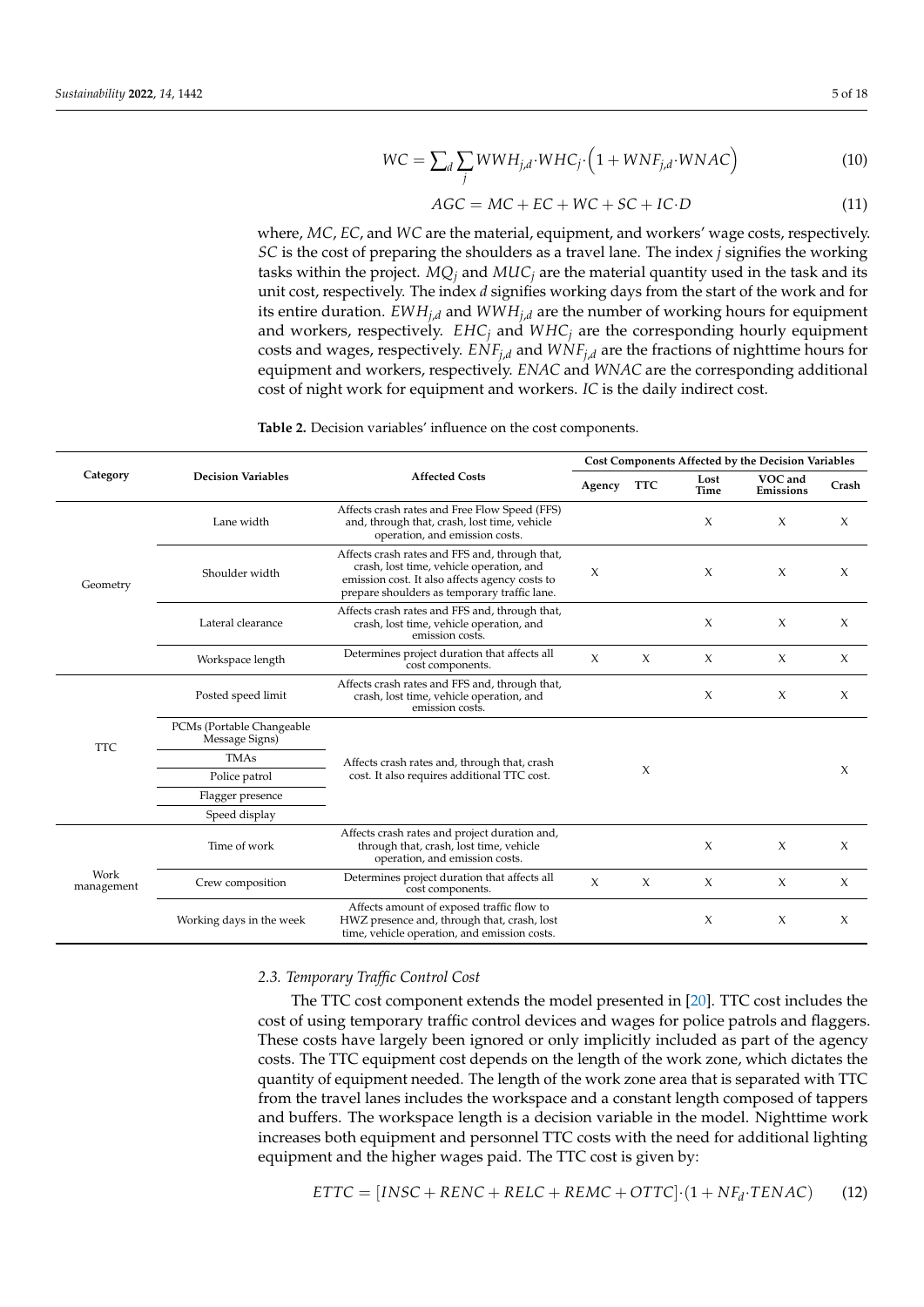$$
WTTC = \sum_{d} WH_d[PHC + FHC] \cdot (1 + NF_d \cdot TWNAC)
$$
\n(13)

$$
TTC = ETCC + WTCC \tag{14}
$$

where, *ETTC* and *WTTC* are *TTC* equipment costs and personnel wages, respectively.  $L_d^{wz}$ is the workspace length on day *d*. *L*1 is the length from the start of the shoulder taper until the end of the downstream taper, excluding the workspace. *RENC* is the *TTC* daily rental cost. *RELC* is the cost of relocating the *TTC* from one day to the next. *INSC* and *REMC* are the installation and removal costs for a distance unit, respectively. *OTTC* is the cost of optional *TTC* (e.g., VMS, DSD). *WH<sup>d</sup>* are the number of working hours on day *d*. *PHC* and *FHC* are police and flagger hourly wages, respectively. *NF<sup>d</sup>* is the fraction of nighttime work on day *d*. *TENAC* and *TWNAC* are the corresponding nighttime additional costs for TTC equipment and wages, respectively.

# *2.4. Lost Time Cost*

Increased travel times through HWZs are caused by reduced travel speeds due to changes in the road geometry and the delays at queues that form because of reduced traffic capacity in the HWZ bottleneck. These delays may cause a fraction of the travel flow to divert to alternative routes [\[36\]](#page-16-28), which reduces the delays on the HWZ route and increases travel times on the alternative routes. Most current models ignore the effects of diversions on the HWZ costs. The few studies that accounted for it, e.g., [\[27](#page-16-18)[,28\]](#page-16-19), assumed a constant diversion rate that does not depend on traffic conditions. This model explicitly captures diversion effects.

In this model, the traffic delay through the HWZ is separated into queue delay at the approach to the HWZ and increased travel time within the HWZ itself due to reduced speeds. This separation supports better estimation of vehicle operating and emissions costs that depends on speed and differs during queuing periods. The queue delay is caused when the flow approaching the HWZ exceeds its entry capacity. A deterministic quasi-dynamic point queue model is implemented to capture this delay. Each working day is divided into time slices. The sequence of queues at the end of the intervals is calculated by:

$$
QL_{t,d} = max\Big\{0, \; QL_{t-1,d} + \Big(Q_{t,d}^{up} - C_{t,d}\Big) \cdot T\Big\}
$$
 (15)

where the index *t* signifies a time interval. *QLt*,*<sup>d</sup>* is the queue length on the point at the upstream end of the work zone at the end of interval *t* on day *d*.  $Q_{t,d}^{up}$  $\int_{t,d}^{\mu \nu}$  is the demand traffic flow in the upstream section approaching the bottleneck at the HWZ entrance point. *T* is the time length of the interval. *Ct*,*<sup>d</sup>* is the entry capacity to the section, which is calculated using procedures described in [\[37\]](#page-16-29).

$$
C_{t,d} = NOL \cdot BC \cdot F_{t,d}^{hv} \cdot F_{t,d}^{dv} \cdot F_{t,d}^{wa} \cdot F_{t,d}^{lcs} \cdot F_{t,d}^{rain} \cdot F_{t,d}^{lSht} \cdot F_{t,d}^{int}
$$
(16)

where NOL is the number of open lanes in the section. *BC* is a base capacity per lane. *Fhv*, *Fdrv*, *Fwa*, *Flcs*, *Frain*, *F<sup>lght</sup>*, *d*, *f*<sub>t,*d*</sub>, *f*<sub>*f*</sub>, *d*  $t_{t,d}^{l}$ , and  $F_{t,d}^{int}$  are adjustment factors for heavy vehicles, driver population, work activity, side of lane closure, rain, light condition, and nonadditive interaction effects that capture correlation among the adjustment factors, respectively.

The total delay to vehicles in the queue waiting to enter the HWZ section during the interval is given by:

$$
QD_{t,d} = \begin{cases} \frac{1}{2}(QL_{t,d} + Q_{t-1,d}) \cdot T & Q_{t,d} > 0\\ \frac{(QL_{t-1,d})^2}{2(C_{t,d} - Q_{t,d}^{up})} T & Q_{t,d} = 0 \end{cases}
$$
(17)

where *QDt*,*<sup>d</sup>* is the queueing delay in interval *t* to all vehicles.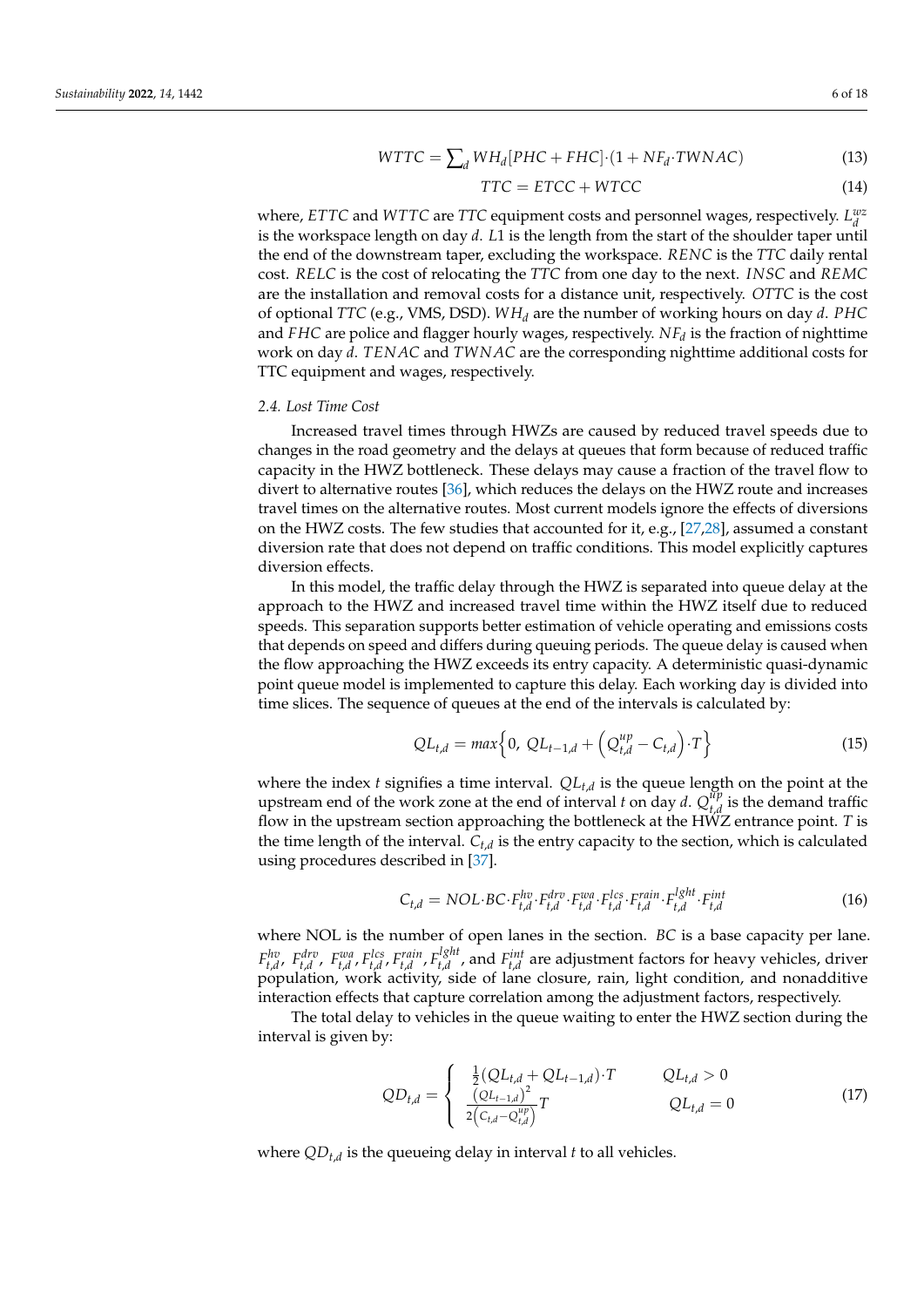The total queue lost time in the entire project (*QLT*) is the summation of all queues caused by the HWZ:

$$
QLT = \sum_{d} \sum_{t} QD_{t,d} \tag{18}
$$

The relevant time intervals may extend beyond the end of the workday because queues may still take time to dissipate. Reduced speeds within the HWZ result from changes in the free flow speed (FFS) and section capacity. This study implements the FHWA method to calculate FFS in the HWZ as a function of its geometric design [\[35\]](#page-16-27):

$$
FFS_{t,d} = BFFS - F_{t,d}^{lw} - F_{t,d}^{lc} - F_{t,d}^{m} - F_{t,d}^{a}
$$
\n(19)

where *BFFS* is the base *FFS* which is based on the posted speed limit.  $F_{t,d}^{lw}$ ,  $F_{t,d'}^{lc}$ ,  $F_{t,d'}^m$  and  $F_{t,d}^a$ are adjustment factors for lane width, lateral clearance, median type, and access points, respectively.

The prevailing travel time in the HWZ section is estimated based on the flow entering the section and using a flow-delay function. It is assumed that the entry capacity to the HWZ, which is defined by Equation (16), regulates traffic flow and ensures under-saturated conditions. Thus, the flow that can enter the section during a time interval is given by:

$$
Q_{t,d} = min \left\{ C_{t,d}, \frac{QL_{t-1,d}}{T} + Q_{t,d}^{up} \right\}
$$
 (20)

In the implementation, the travel times for vehicles within the HWZ section (and, through them, also travel speeds) are estimated with the Bureau of Public Roads (BPR) function:

$$
TT_{t,d} = \frac{\left(L_d^{wz} + L1\right)}{FFS_{t,d}} \left(1 + \alpha \left(\frac{Q_{t,d}}{C_{t,d}}\right)^{\beta}\right) = \frac{\left(L_d^{wz} + L1\right)}{V_{t,d}}
$$
(21)

where  $TT_{t,d}$  is the travel time in the HWZ section.  $L_d^{wz}$  is the workspace length at day *d*. *L*1 is the length of HWZ tappers and buffers. *α* and *β* are parameters. *Vt*,*<sup>d</sup>* is the travel speed. The values 0.15 and 4, respectively, are used in the case study.

Travel speeds that would prevail if an HWZ was not implemented are also calculated. The reduced travel speed lost time (*RSLT*) captures the difference in travel time with the HWZ compared to without it. *RSLT* is the summation of all reduced travel speeds' delay caused by the HWZ:

$$
RSLT = \sum_{d} \sum_{t} \left( \frac{\left(L_d^{wz} + L1\right)}{V_{t,d}} - \frac{\left(L_d^{wz} + L1\right)}{V_{t,d}^{norm}} \right) \cdot Q_{t,d} \tag{22}
$$

where  $V_{t,d}^{norm}$  is the normal travel speed in the section with no work.

The additional travel time through the HWZ may cause some travelers to bypass it by changing their routes. Diverted vehicles will experience the travel times on the alternative routes. They may also increase the travel times and queue delays to vehicles that were using these roads already, before the HWZ implementation. A route choice model is used to estimate the vehicle flows on the routes through the HWZ and alternative routes:

$$
Q_{t,d}^{up} = \left(\frac{1}{1 + exp\left[\theta \cdot \left(RT_{t,d}^{WZ} - RT_{t,d}^{alt}\right)\right]}\right) \cdot TD_{t,d}
$$
\n(23)

$$
Q_{t,d}^{alt} = \left(1 - \frac{1}{1 + exp\left[\theta \cdot \left(RT_{t,d}^{WZ} - RT_{t,d}^{AL}\right)\right]}\right) \cdot TD_{t,d}
$$
\n(24)

where  $Q_{t,d}^{up}$  $t_{t,d}$  and  $Q_{t,d}^{alt}$  are the vehicle demand that chooses the HWZ and the alternative routes at interval *t* and day *d*, respectively. *TDt*,*<sup>d</sup>* is the total demand for travel that may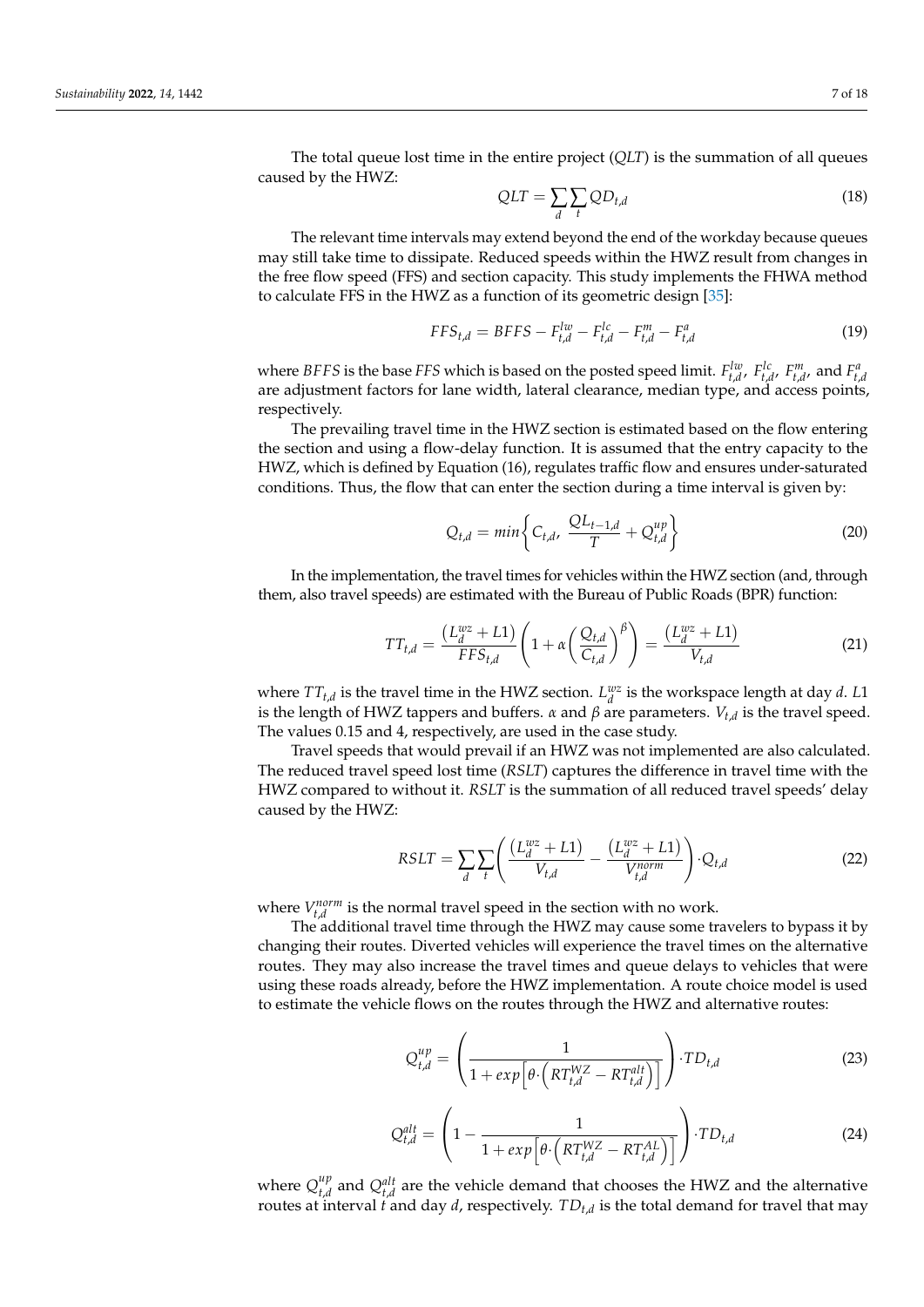use the HWZ section.  $\theta$  is a parameter.  $RT_{t,d}^{WZ}$  and  $RT_{t,d}^{alt}$  are travel times on the two routes. The alternative route may be an aggregation of multiple routes. In the implementation, its travel time is assumed to be constant. However, increased section travel times and queue delays could be calculated in a way similar to that of the ones through the HWZ.

The calculation of the route flows and travel times is iterative. Given travel times on the two routes, route flows are calculated using Equations (23) and (24). The flow demands that arrive to the HWZ section ( $Q_{t,d}^{up}$  $t_{t,d}^{up}$ ) are used to calculate updated section travel times and queue delays through the HWZ and the alternative route. The travel times and route flows are updated, and the process is repeated until convergence is reached.

The total lost time in the system is the summation of all queue delays and reduced speed delays for all vehicles. Its cost is obtained by multiplying it by a vehicle-type specific hourly rate, whose estimate is based on [\[17\]](#page-16-8):

$$
LT = QLT + RLST \tag{25}
$$

$$
LTC = LT \cdot \sum_{y} F_{y} \cdot HC_{y}^{LT} \tag{26}
$$

where *LT* is the lost time. The index *y* signifies the vehicle type (passenger cars, single-unit trucks, and combination trucks). *F<sup>y</sup>* is the fraction of the total traffic of vehicle type y. *HCLT y* is the hourly cost rate of lost time.

#### *2.5. Vehicle Operating Cost*

*VOC* is associated with fuel and engine oil consumption, tire wear, repair and maintenance, and mileage-related depreciation. HWZs affect *VOC* through the changes in speeds and queue delays that they generate. The NCHRP Report 133 method [\[17\]](#page-16-8) assumes that the additional *VOC* consists of three terms: Reduced speed *VOC* that captures the cost of decelerating to the HWZ's speed and accelerating back to the upstream speed. Stopping *VOC* captures the cost to vehicles forced to stop to join a queue. Idling *VOC* captures the effects of the time spent in a queue. The *VOC* cost is given by:

$$
RVOC = \sum_{d} \sum_{t} \sum_{y} Q_{t,d} \cdot \left[ \left( RUC_y \left( V_{t,d}^{norm} \right) - RUC_y(v_{t,d}) \right) \cdot F_y \right] \tag{27}
$$

$$
SVOC = \sum_{d} \sum_{t} \sum_{y} \left( Q_{t,d}^{up} \right) \cdot SUC_y \left( V_{t,d}^{norm} \right) \cdot F_y \tag{28}
$$

$$
IVOC = \sum_{d} \sum_{t} \sum_{y} QD_{t,d} \cdot IUC_y \cdot F_y \tag{29}
$$

$$
VOC = RVOC + SVOC + IVOC \tag{30}
$$

where *RVOC*, *SVOC*, and *IVOC* are the *VOC* of reduced speed, stopping, and idling time, respectively. *RUCy*, *SUCy*, and *IUC<sup>y</sup>* are vehicle unit *VOC* for reduced speeds, stopping, and idling time, respectively.

#### *2.6. Emission Cost*

Vehicles emit several pollutants that cause numerous health damages. The model calculates emission rates as a function of the travel speed. The HWZ emission cost is defined by the difference between the costs of the conditions with and without the HWZ. The emission cost is separated into two parts: The change in emission rates caused by the reduced speeds within the HWZ, and the change caused by stop and go conditions in a queue at the HWZ entry point. Travel speeds and queue lengths are derived from the traffic flow model described above. The Cal-B/C model [\[17\]](#page-16-8) defines emission rates for travelled distance unit. The distance vehicles travel within the queue is determined by the number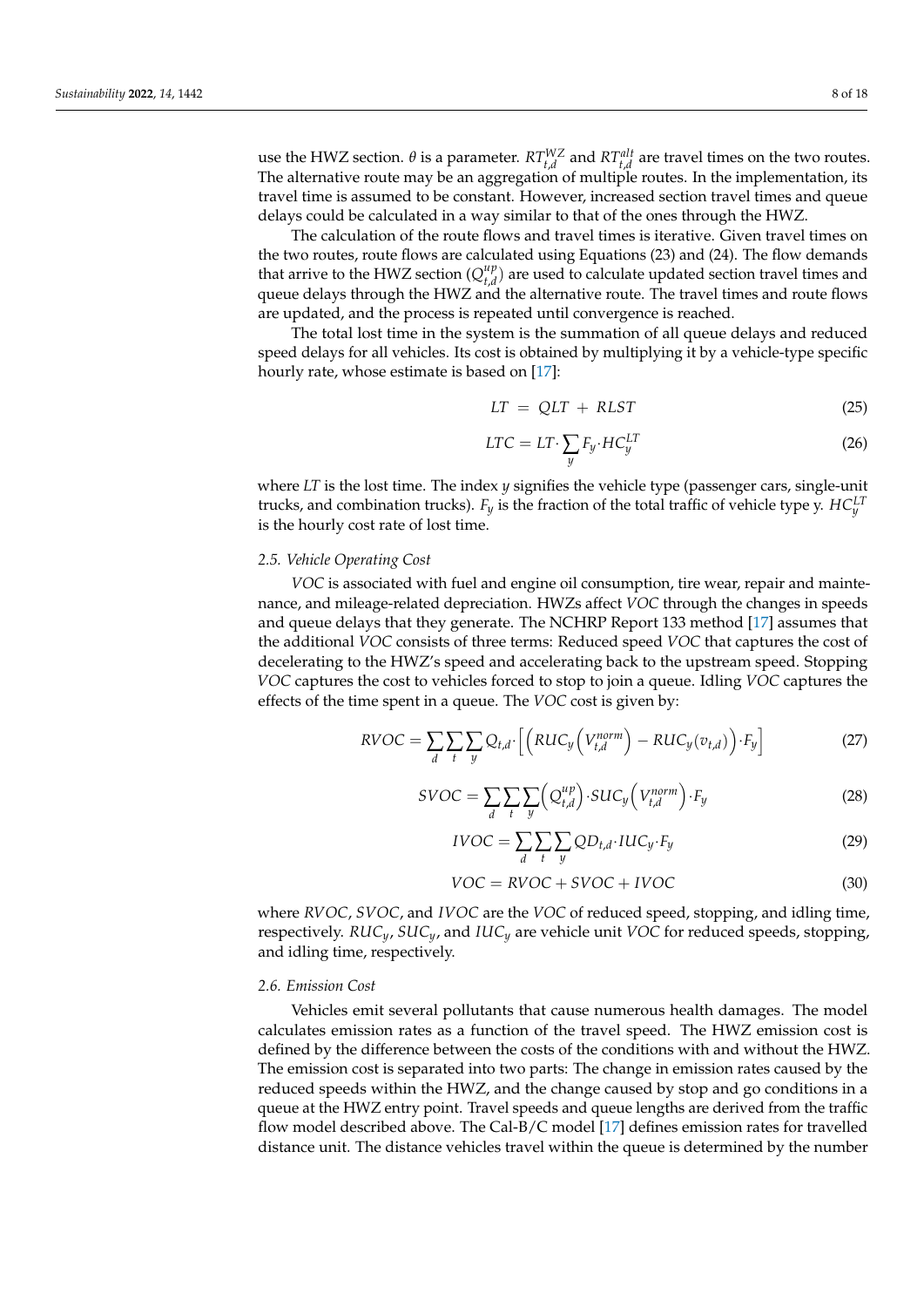$$
REMC = \sum_{d} \sum_{t} Q_{t,d} \cdot (L_d^{wz} + L1) \cdot \sum_{y} \sum_{k} PC_k \left[ \left( ER_{y,k}(v_{t,d}) - ER_{y,k} \left( V_{t,d}^{norm} \right) \right) \cdot F_y \right] \tag{31}
$$

$$
IEMC = \sum_{d} \sum_{t} Q_{t,d} \cdot \left( \frac{Q_{t,d} \cdot VL}{2N} \right) \cdot \sum_{y} \sum_{k} PC_k \left[ \left( ER_{y,k} \left( V_{t,d}^{ID} \right) - ER_{y,k} \left( V_{t,d}^{norm} \right) \right) \cdot F_y \right] \tag{32}
$$

$$
EMC = REMC + IEMC \tag{33}
$$

where *REMC* and *IEMC* are the emission cost of reduced speed and idling time, respectively. *ERy*,*<sup>k</sup>* is the emission rate per distance travel unit of pollutant *k* for vehicle type *y*. *PC*<sub>*k*</sub> is the health damage cost of a unit of pollutant *k*. *VL* is an average vehicle length.  $V_{t,d}^{ID}$ is travel speeds in the queue. N is the number of available lanes.

#### *2.7. Crash Cost*

The model uses the Empirical Bayes (EB) method to estimate expected crash rates for the road section before the HWZ implementation. It uses Safety Performance Functions (SPFs) and actual crash records on the specific section to estimate expected crash rates with different severities. It is assumed that the area affected by the HWZ is from the start of the advanced warning area to the end of the downstream transition area. The EB crash rates are given by:

$$
ECR_s^{nowVZ} = \left[W_s \cdot SPF_s + (1 - W_s) \cdot \frac{CR_s}{Y}\right] \cdot (L_d^{wz} + L2)
$$
\n(34)

$$
W_s = \frac{u}{U + Y \cdot SPF_s} \tag{35}
$$

where the index *s* signifies the crash severity.  $ECR_s^{noWZ}$  is the expected yearly number of crashes without HWZ implementation per kilometer. *W<sup>s</sup>* is the SPF weight in the EB estimate. *L*2 is the length of the area affected by the HWZ, excluding the work area itself. *Y* is the number of years for counting crashes at the site. *CR<sup>s</sup>* is the rate per kilometer of crashes of severity *s* observed at the site over *Y* years. *U* is an estimate of the uncertainty of the SPF model.

Crash Modification Factors (CMFs) are then applied to the expected crash rates to estimate their change due to HWZ implementation. They capture the individual effects of factors such as lane and shoulder width, presence of police patrols and flaggers, time of work, travel speed, lateral clearance, PCMs, DSD, and Truck Mounted Attenuators (TMAs). Their compound impact is calculated by the Total Crash Modification Factor (*TCMF*). This research implements the Highway Safety Manual [\[38\]](#page-17-0) method to calculate *TCMF*. The expected number of crashes on a road section depends on traffic flow through it. Thus, traffic diversion to alternative routes affects numbers of crashes both on the HWZ route and the alternatives:

$$
TCMF = \prod_{m} CMF_{m,s} \tag{36}
$$

$$
CRC = \left(\frac{\sum_{d} \sum_{t} Q_{t,d}}{365 \cdot AADT}\right) \cdot TCMF \cdot \sum_{s} ECR_{s}^{noWZ} \cdot CC_{s}
$$
\n(37)

where the index *m* signifies the countermeasure. *CMFm*,*<sup>s</sup>* is the crash modification factor of countermeasure *m* for crash severity *s*.  $CC_s$  are the crash costs. AADT is the annual average daily traffic.

#### *2.8. Solution Evaluation Procedure*

The procedure to evaluate the objective function for a candidate solution, which includes site geometry, TTC, and work management decision variables, is presented in Figure [1.](#page-9-0) First, a project schedule is built for this solution considering the characteristics of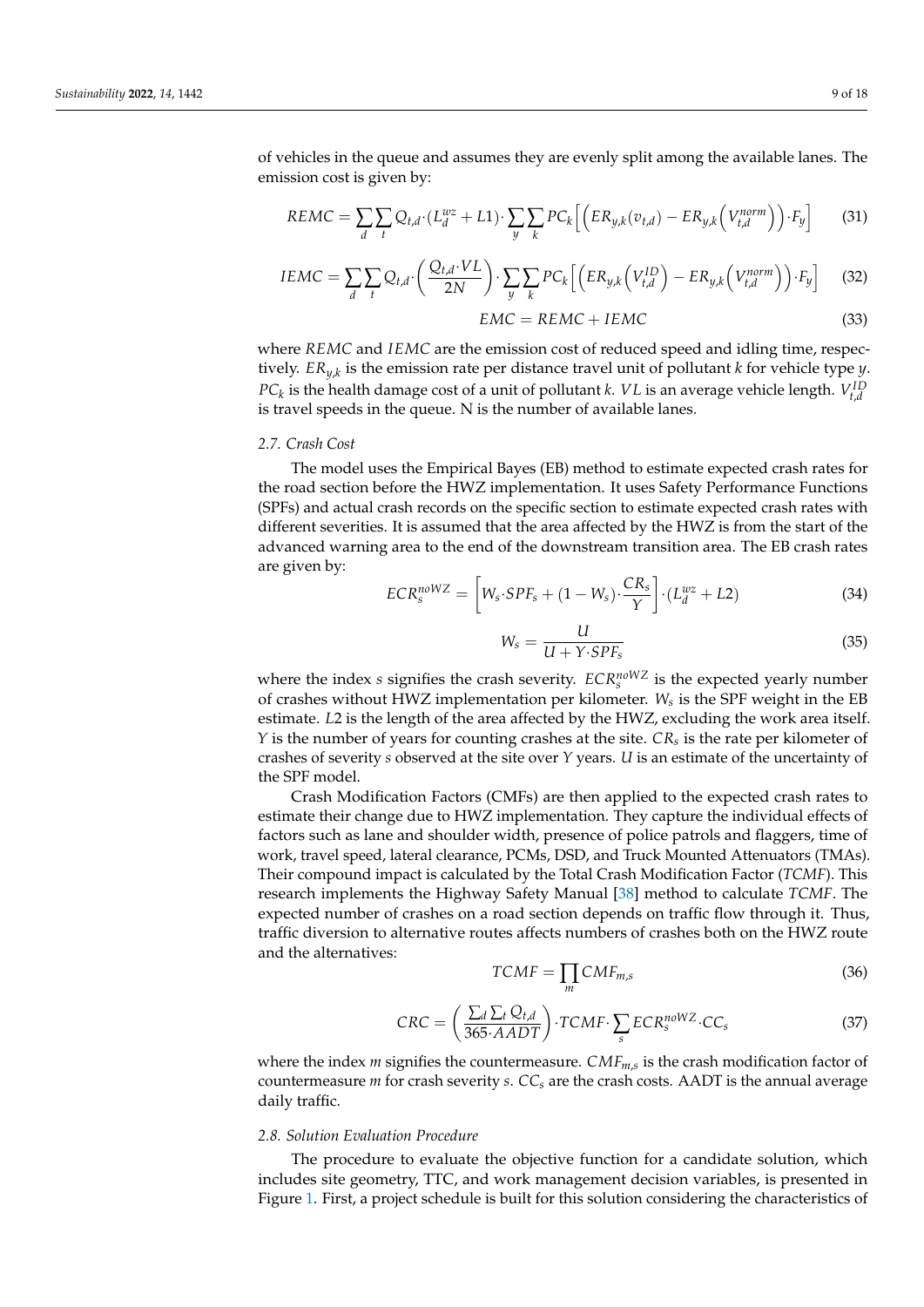the project, including bill of quantities, project tasks, time lag among project tasks, available crew formations, project total length, and duration constraints. The output of the project schedule determines the project duration, time of work, workspace length, number of working hours for each task, and the fraction of night work for each task. This information is used to calculate the agency and TTC costs. The project schedule is also used as input to the traffic flow model, together with information on traffic flows through the HWZ and alternative routes.

Delays at HWZs may cause diversion of traffic flows to the alternative routes. A route choice model is used to estimate these flows using the travel times on the two routes. The traffic flow model estimates capacities and FFSs, travel times, speeds, and queue delays for the HWZ and alternative routes for each time period and day of work. The new flows are used to re-estimate speeds, delays, and travel times. The iterative process is repeated until convergence is obtained. The final travel times and delays are used in calculating lost time, vehicle operation, and emission costs. It is also used, together with crash records for the HWZ, to calculate crash costs. Finally, the total HWZ cost is the summation of the six cost components. The optimization is conducted using a genetic algorithm [\[39\]](#page-17-1). Several GA parameters were tested to achieve the minimal cost. The values that yielded the best results were population size 200, number of generations 300, and crossover and mutation rates 0.8 and 0.01, respectively.

<span id="page-9-0"></span>

**Figure 1.** Objective function evaluation procedure. **Figure 1.** Objective function evaluation procedure.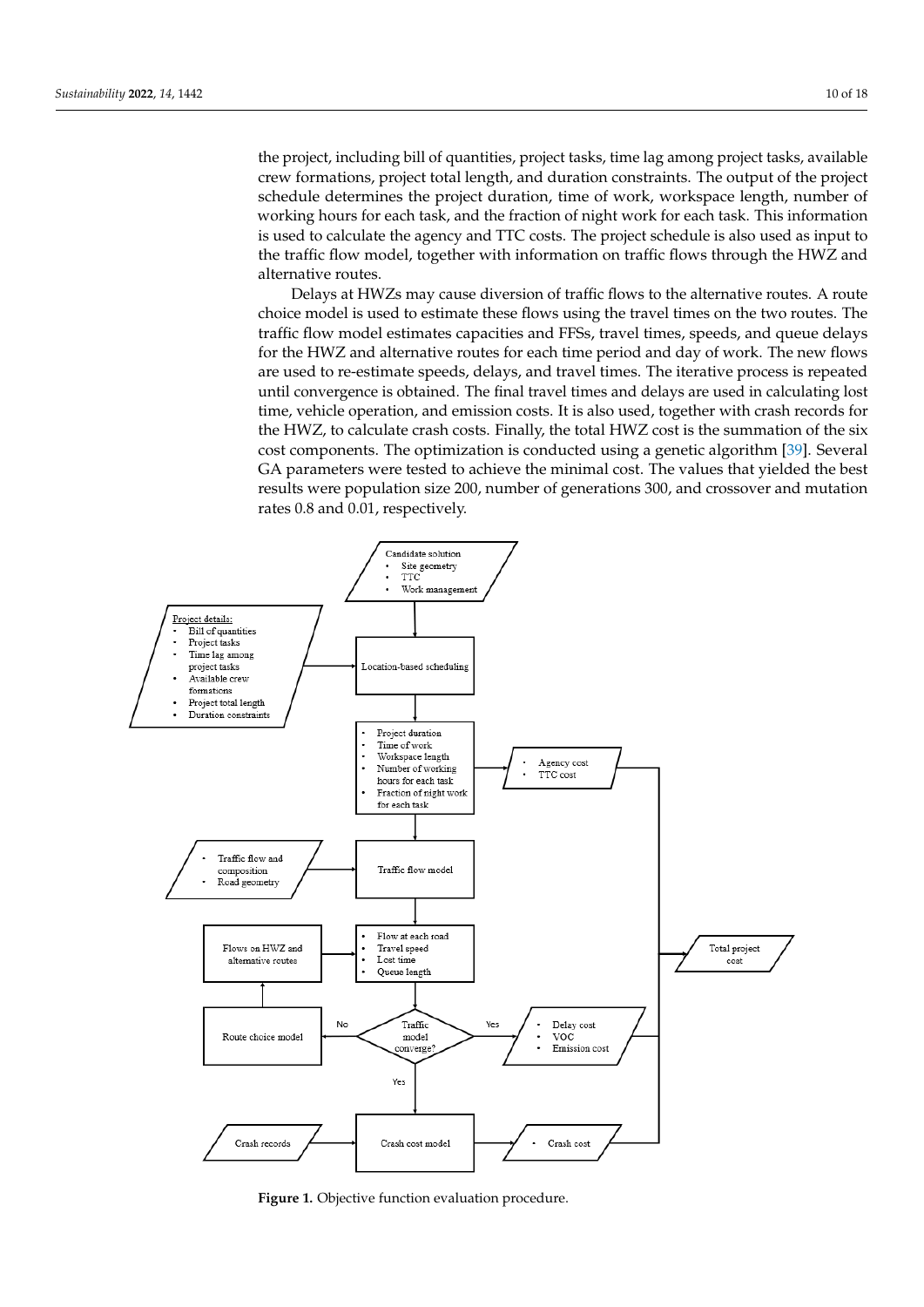#### **3. Case Study**

The application of the optimization model is demonstrated in a resurfacing project on the right lane of one direction of a four-lane divided highway. Inputs and characteristics are summarized in Table [3.](#page-11-0) The SPF suitable for this project is [\[40\]](#page-17-2):

$$
SPF_s = e^{10.4071} * AADT^{-2.811} * e^{I_s} * AADT^{0.1703 * ln(AADT)}
$$
\n(38)

 $I_s = \{-2.3926, -1.4845, 0\}$  are of crash severity coefficients for fatal, serious, and slight crashes, respectively. The estimate of the uncertainty of this SPF model is 1.3984.

All CMFs are from [\[19\]](#page-16-10), except those related to TMAs, which are based on [\[41\]](#page-17-3). The total resurfaced area is 72,000 (m<sup>2</sup>). The project is composed of three tasks: (1) grinding the old asphalt layer, (2) cleaning and applying the tack coating layer, and (3) pouring a new asphalt layer. Each of these tasks may be accomplished with different crew compositions, which are shown in Table [4.](#page-11-1) In total, there are four possible crew compositions made up of the combinations of the task alternatives. The time lag between consecutive tasks is 30 min. HWZ set up and removal times are 3 h. Project daily indirect costs (IC) are 500 (\$).

In addition to this base scenario, two experiments are conducted, as shown in Table [5.](#page-12-0) In Experiment 1, four different scenarios are solved that are defined by combinations of two types of constraints on the project: the possibility of nighttime work (7PM-5AM) and the availability for use of optional TTC (PCM, DSD, TMA, police, and flagger). In Experiment 2, the scenarios differ in the way cost components are calculated. The base case is the same as in Experiment 1. The other scenarios reflect simplified models that are commonly used in the literature for the various components. The simplified agency cost scenario as in [\[23,](#page-16-14)[26\]](#page-16-17) replaces the location-based model with one based on average values and workspace length. With this model, the agency cost and work duration are given by:

$$
AGC = \sum_{d} Z^1 + Z^2 \cdot L_d^{wz} \tag{39}
$$

$$
D = Z^3 + Z^4 \cdot L_d^{wz} \tag{40}
$$

where  $Z^1$  is a fixed setup cost.  $Z^2$  is an average agency cost per kilometer.  $Z^3$  is the setup time, and  $Z^4$  is the additional time required per work zone kilometer. The values assumed for these parameters are 0, 36,000  $\left(\frac{\$}{\text{km}}\right)$ , 3 (hr), and 8 (hr), respectively.

The simplified crash costs model, as in [\[25,](#page-16-16)[27\]](#page-16-18), assumes that crash rates depend only on lost time, as calculated in Equation (41):

$$
CRC = CR \cdot ACC \cdot LT \tag{41}
$$

where *CR* is the crash rate. *ACC* is the average crash cost. The values assumed for these parameters are  $40 \left( \frac{crashes}{100M \ veh-hr} \right)$  and 287,400  $\left( \frac{\$}{crash} \right)$ , respectively.

In the alternative route scenario, it was assumed that vehicles that reroute to bypass the HWZ experience a delay of 20 min.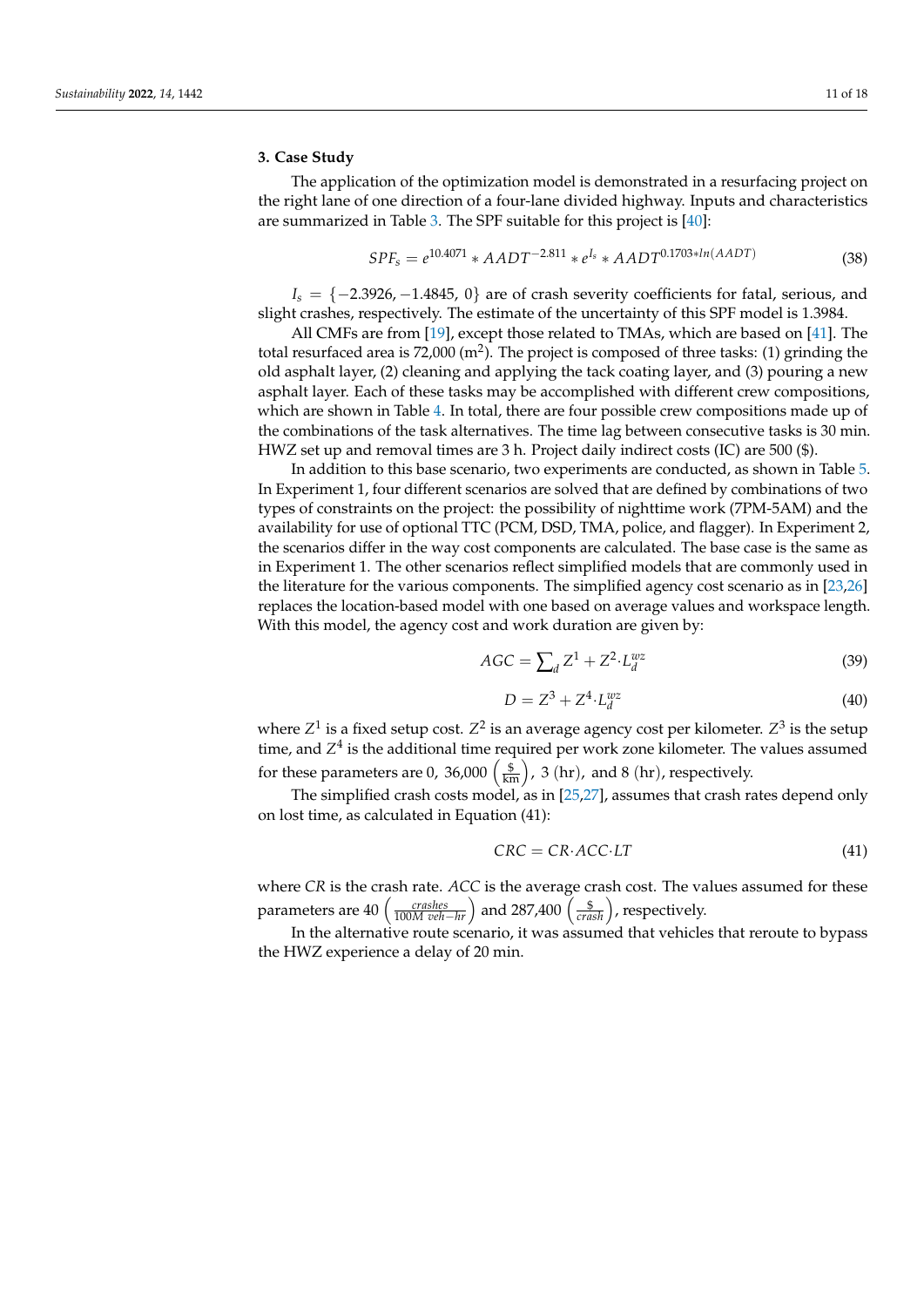| Variable                                                    | Value                             | Source                               |  |
|-------------------------------------------------------------|-----------------------------------|--------------------------------------|--|
|                                                             | Road geometry                     |                                      |  |
| Project total length                                        | 20 (km)                           |                                      |  |
| Original lanes' width                                       | 3.6 (m)                           |                                      |  |
| Original shoulder's width                                   | 1.8(m)                            |                                      |  |
| Work zone area L1                                           | 620 (m)                           |                                      |  |
| Work zone area L2                                           | 1070 (m)                          | FHWA (2009) [14]                     |  |
|                                                             | Traffic model and lost time costs |                                      |  |
| Rain                                                        | No                                |                                      |  |
| Base capacity and capacity adjustment factors               |                                   | Al-Kaisy and Hall (2003) [37]        |  |
| Base FFS and FFS adjustment factors                         |                                   | FHWA (2017b) [35]                    |  |
| Heavy vehicle percentage                                    | 3%                                |                                      |  |
| AADT on one carriageway                                     | 35,000 (veh/day)                  |                                      |  |
| Daily and hourly traffic count                              |                                   | Road section in Israel               |  |
| Passenger cars' monetary value of travel time               | 21.89 (\$/veh-hr)                 |                                      |  |
| Heavy vehicles' monetary value of travel time               | 23.06 (\$/veh-hr)                 | FHWA (2017a) [17]                    |  |
| Alternative route additional travel time                    | $20 \text{ (min)}$                |                                      |  |
|                                                             | Crash data and costs              |                                      |  |
| Fatal crash cost                                            | 9,100,000 (\$)                    |                                      |  |
| Injury crash cost                                           | 955,500 (\$)                      | FHWA (2018) [42]                     |  |
| Slight crash cost                                           | 27,300 (\$)                       |                                      |  |
| Fatal crash record                                          | $1$ (crash/km-4y)                 |                                      |  |
| Injury crash record                                         | $2$ (crash/km-4y)                 |                                      |  |
| Slight crash record                                         | 7 (crash/km-4y)                   |                                      |  |
|                                                             | TTC costs                         |                                      |  |
| Renting TTC                                                 | 621 (\$/km-day)                   |                                      |  |
| <b>Installing TTC</b>                                       | $621$ (\$/km)                     |                                      |  |
| Relocating TTC                                              | 621 (\$/km-day)                   | Abdelmohsen and El-Rayes (2016) [20] |  |
| Removing TTC                                                | 621 (\$/km)                       |                                      |  |
| PCMS rental cost                                            | 700 (\$/month)                    |                                      |  |
| TMA rental cost                                             | 150 (\$/month)                    | HercRentals [43]                     |  |
| Police patrol wage                                          | 30 (1) / hour                     |                                      |  |
| Flagger wage                                                | 12 (\$/hour)                      | PayScale (2020) [44]                 |  |
| Work at night increase TTC cost                             | 15%                               |                                      |  |
| Shoulder preparation for traffic fixed cost<br>5000 $($ \$) |                                   |                                      |  |
| Shoulder preparation for traffic variable cost              | 3105 (\$/one foot width-km)       | Abdelmohsen and El-Rayes (2016) [20] |  |
|                                                             | VOC and emission costs            |                                      |  |
| Vehicle unit VOC                                            | NCHRP Report 133 method           |                                      |  |
| Cal-B/C model<br>Emission rates and health damage cost      |                                   | FHWA (2017a) [17]                    |  |

<span id="page-11-0"></span>**Table 3.** Case study input and characteristics.

<span id="page-11-1"></span>**Table 4.** Alternatives for project tasks.

| <b>Task</b> | Alternative for<br>Task | <b>Work Rate</b><br>$(m^2/hour)$ | Material<br>Quantity $(m^2)$ | <b>Material Cost</b><br>$($/m^2)$ | <b>Equipment Cost</b><br>$(S/m^2)$ | <b>Wage Cost</b><br>(S/hour) |
|-------------|-------------------------|----------------------------------|------------------------------|-----------------------------------|------------------------------------|------------------------------|
|             |                         | 667                              |                              |                                   | 325                                | 175                          |
|             |                         | 600                              |                              |                                   | 300                                | 175                          |
|             |                         | 833                              | 72,000                       | 0.7                               | 150                                | 105                          |
|             |                         | 683                              | 72,000                       |                                   | 325                                | 245                          |
|             |                         | 708                              | 72,000                       |                                   | 367                                | 280                          |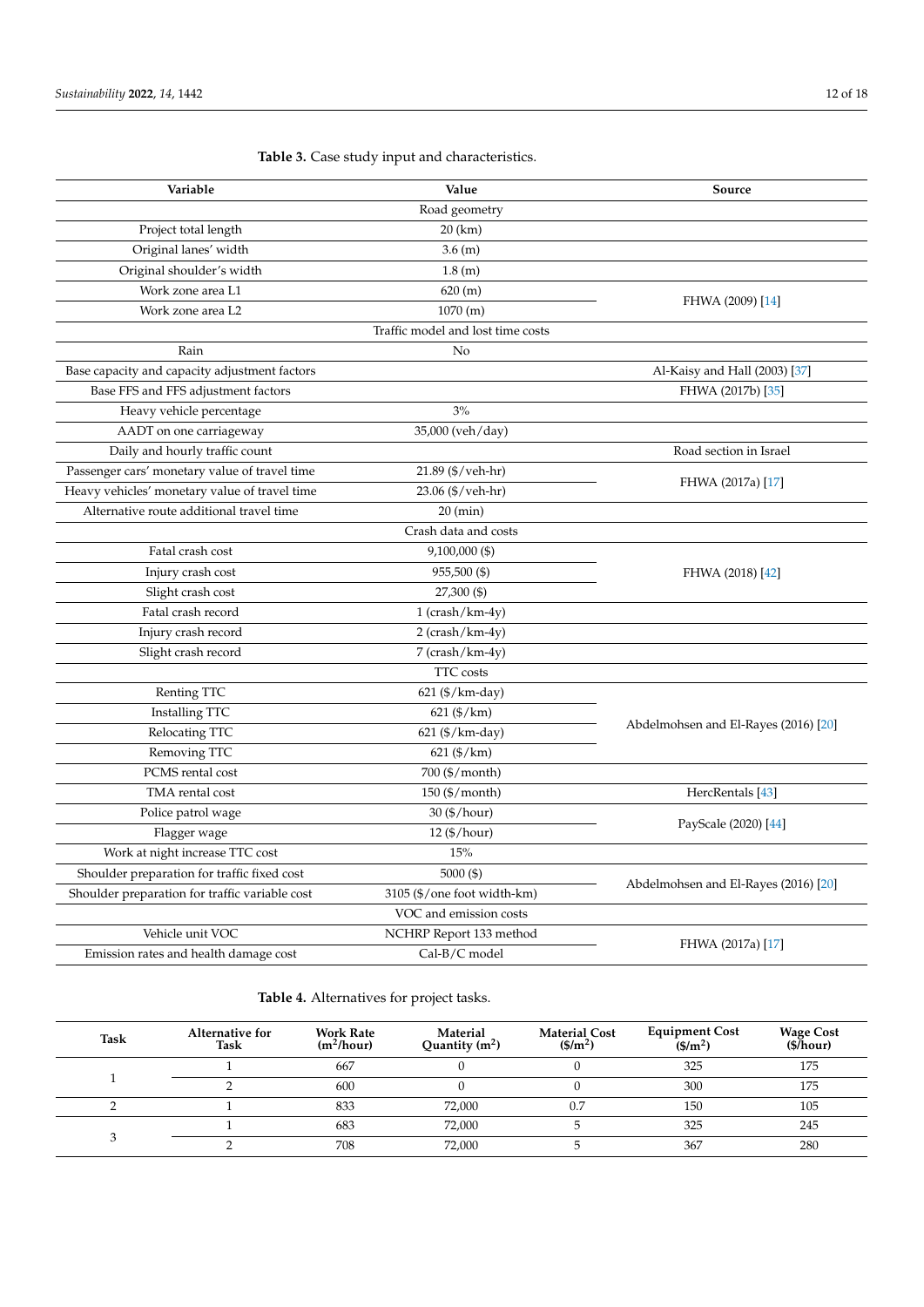| <b>Scenario</b> | <b>Nighttime Work</b> | <b>Optional TTC</b> | <b>Cost Components</b>   |
|-----------------|-----------------------|---------------------|--------------------------|
| A (base)        | Allowed               | Available           | Proposed model           |
|                 | Experiment 1          |                     |                          |
| 1B              | Allowed               | Not available       | Proposed model           |
| 1C              | Not allowed           | Available           | Proposed model           |
| 1D              | Not allowed           | Not available       | Proposed model           |
|                 | Experiment 2          |                     |                          |
| 2B              | Allowed               | Available           | Simplified agency cost   |
| 2C              | Allowed               | Available           | Simplified crash cost    |
| 2D              | Allowed               | Available           | Ignore alternative route |

<span id="page-12-0"></span>**Table 5.** Case study experiments.

### **4. Results**

The results of Experiment 1 are presented in Table [6](#page-13-0) and costs are presented in US dollars. In the base scenario (A), the total cost is 668,690, which mostly consists of agency costs (92%). The costs increase by about 6% in scenario 1B, which does not use optional TTC measures. In this scenario, crashes contribute 4% of the project cost compared to −4% in the base scenario. Thus, the additional cost of the optional TTC measured is justified by the crash cost's savings. Except for the removal of TTCs, the solution remains similar, and so are the costs of the various components. In scenarios 1C and 1D, nighttime work is not permitted. This constraint almost triples the total cost and drastically changes its composition. As work in these scenarios shifted to daytime hours with high traffic flow, the weight of lost time costs increased from 4% in the base scenario to 64% and 61%, respectively. Agency costs now represent only 35% and 33% of the total cost, respectively.

VOC and emission costs were low in all scenarios. The negative costs shown in some scenarios for emissions and crash costs signify a decrease in the cost compared to normal operations without a HWZ. Reductions in emission costs mostly occur in situations where there are speed reductions due to the HWZ, but substantial queues are not accumulated. For crash rates, in addition to lower speeds, the use of TTCs is the main source of lower crash rates in scenarios A and 1C. Thus, the results show that the cost of TTC implementations is justified by their safety cost benefits, which are not negligible.

The site geometry and optimal crew compositions were similar in all scenarios. The lane and shoulder widths are at the maximum values that do not require preparing the left shoulder for travel and the high associated costs. Increasing the lateral clearance at the expense of the left lane, which affects both safety and speeds, was also not justified. The number of daily working hours was 13 h in the base scenario, but only 11 h in all other scenarios. The longer working hours in scenario A were made optimal by the combination of nighttime work and the use of optional TTCs that reduced the lost time and crash costs for longer periods of the day. This allowed a project duration of 14 days in scenario A, compared to 18 days in the other scenarios.

The results of Experiment 2 are presented in Table [7.](#page-14-0) Scenario 2B assumes that the agency costs depend solely on the project length, ignoring the effect of crew composition and the number of daily working hours. Compared to the base scenario (A), the noticeable difference in this solution is that the daily working hours are reduced, leading to a longer project duration. The longer project duration does not affect agency costs, and so the optimal solution focuses on reducing the lost time by decreasing working hours during higher traffic hours. Scenario 2C calculates crash costs as a function of lost time. This means that the implementation of TTC measures is assumed to increase costs but does not affect crash costs. Therefore, they were not used in the optimal solution. Effects of any other geometric or management variables on crash rates or severity are also not captured. Nighttime work involved relatively little lost time, and so the associated crash costs are very small. Scenario 2D accounts for the additional costs associated with route diversions. The results of the base scenario are that most work takes place during the nighttime. Therefore,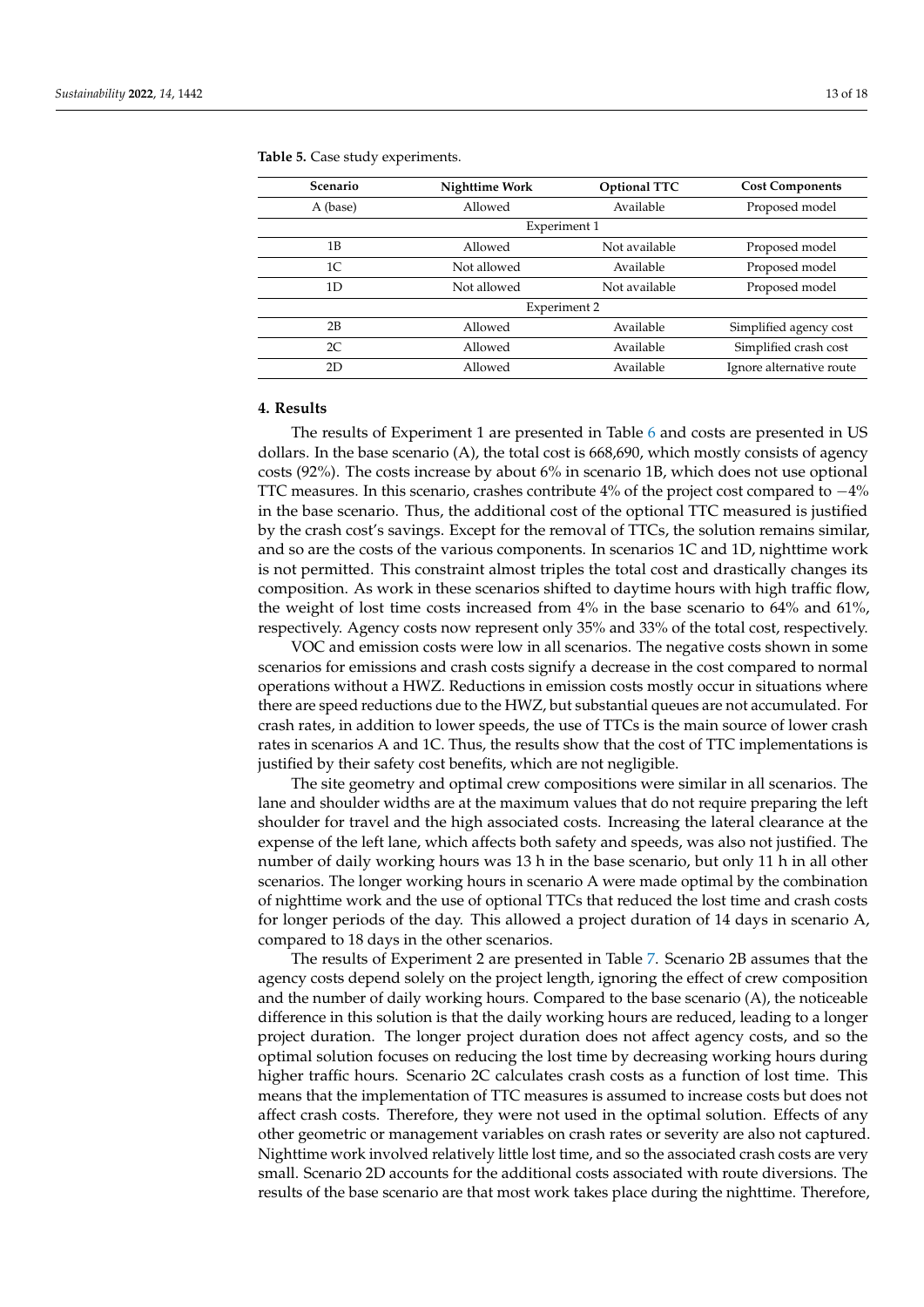only a small fraction chooses to re-route and the results do not differ substantially from those of the base case.

In all scenarios that allowed the use of optional TTC measures, PCMs, police patrol, and TMA were included in the optimal solution. Flagger presence and DSD were excluded, due to their low impact on crashes. It should also be noted that the use of *TCMF* (Equation (36)) means that the marginal effect of a TTC decreases in the presence of other effects.

|                          | Scenario A               | Scenario 1B    | Scenario 1C      | Scenario 1D              |
|--------------------------|--------------------------|----------------|------------------|--------------------------|
| Costs                    |                          |                |                  |                          |
| Total project cost (\$)  | 668,690                  | 709,540        | 1,825,400        | 1,928,300                |
| Agency                   | 91.92%                   | 89.06%         | 34.60%           | 32.76%                   |
| <b>TTC</b>               | 7.62%                    | 6.42%          | 2.72%            | 2.05%                    |
| Lost time                | 3.59%                    | 0.59%          | 64.14%           | 61.40%                   |
| Vehicle operation        | 0.67%                    | 0.29%          | 1.32%            | 1.35%                    |
| Emission                 | $-0.03%$                 | $-0.03$        | 0.07%            | $0.06\%$                 |
| Crash                    | $-3.76%$                 | 3.67%          | $-2.86%$         | 2.38%                    |
| Project impacts          |                          |                |                  |                          |
| Total delay (veh-hr)     | 1094                     | 192            | 53,400           | 53,997                   |
| <b>TCMF</b>              | 0.27                     | 2.04           | 0.24             | 1.65                     |
| Workspace length (m/day) | 1418                     | 1103           | 1103             | 1103                     |
| Project duration (days)  | 14                       | 18             | 18               | 18                       |
| Decision variables       |                          |                |                  |                          |
| Site geometry            |                          |                |                  |                          |
| Lane width (m)           | 3.3                      | 3.3            | 3.3              | 3.3                      |
| Left shoulder width (m)  | 1.8                      | 1.8            | 1.8              | 1.8                      |
| Lateral clearance (m)    | 0.3                      | 0.3            | 0.3              | 0.3                      |
| <b>TTC</b>               |                          |                |                  |                          |
| Posted speed limit       | 90                       | 90             | 90               | 80                       |
| <b>PCMs</b>              | Yes                      | $\overline{a}$ | Yes              |                          |
| Police patrol            | Yes                      | $\overline{a}$ | Yes              |                          |
| Flagger presence         | $\overline{\phantom{0}}$ | $\overline{a}$ | $\overline{a}$   | $\overline{\phantom{a}}$ |
| Speed display            | $\overline{a}$           | $\overline{a}$ |                  | $\overline{a}$           |
| <b>TMA</b>               | Yes                      |                | Yes              |                          |
| Work management          |                          |                |                  |                          |
| Work start time          | 10 PM                    | 11 PM          | $5\ \mathrm{AM}$ | $5AM$                    |
| Number of working hours  | 13                       | 11             | 11               | 11                       |
| Tasks crew compositions  | Alt. 1-1-1               | Alt. 1-1-1     | Alt. 1-1-1       | Alt. 1-1-1               |
|                          |                          |                |                  |                          |

<span id="page-13-0"></span>**Table 6.** Experiment 1 results.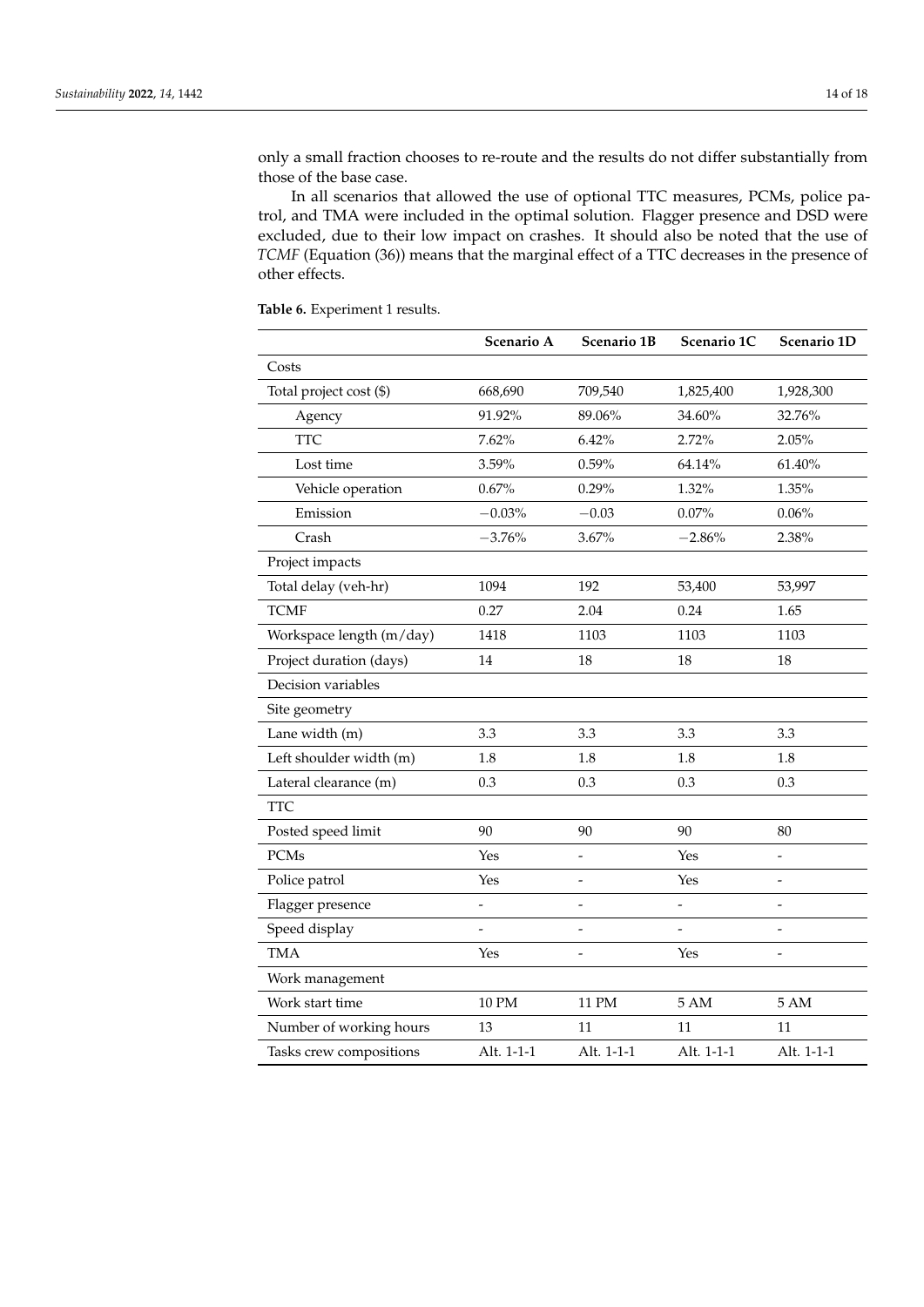|                          | Scenario A | Scenario 2B | Scenario 2C    | Scenario 2D |
|--------------------------|------------|-------------|----------------|-------------|
| Costs                    |            |             |                |             |
| Total project cost (\$)  | 668,690    | 766,560     | 681,440        | 664,630     |
| Agency                   | 91.92%     | 93.93%      | 91.31%         | 93.62%      |
| <b>TTC</b>               | 7.62%      | 7.66%       | 6.50%          | 8.10%       |
| Lost time                | 3.59%      | 0.58%       | 1.78%          | 1.20%       |
| Vehicle operation        | 0.67%      | 0.30%       | 0.43%          | $0.39\%$ %  |
| Emission                 | $-0.03%$   | $-0.03%$    | $-0.03%$       | $-0.04%$    |
| Crash                    | $-3.76%$   | $-2.44%$    | 0.01%          | $-3.27%$    |
| Project impacts          |            |             |                |             |
| Total delay (veh-hr)     | 1094       | 204         | 555            | 365         |
| <b>TCMF</b>              | 0.27       | 0.27        |                | 0.27        |
| Workspace length (m/day) | 1418       | 1000        | 1260           | 1260        |
| Project duration (days)  | 14         | 20          | 16             | 16          |
| Decision variables       |            |             |                |             |
| Site geometry            |            |             |                |             |
| Lane width (m)           | 3.3        | 3.3         | 3.3            | 3.3         |
| Left shoulder width (m)  | 1.8        | 1.8         | 1.8            | 1.8         |
| Lateral clearance (m)    | 0.3        | 0.3         | 0.3            | 0.3         |
| TTC                      |            |             |                |             |
| Posted speed limit       | 90         | 90          | 90             | 90          |
| <b>PCMs</b>              | Yes        | Yes         | $\overline{a}$ | Yes         |
| Police patrol            | Yes        | Yes         | $\overline{a}$ | Yes         |
| Flagger presence         |            |             | $\overline{a}$ |             |
| Speed display            |            |             |                |             |
| <b>TMA</b>               | Yes        | Yes         | -              | Yes         |
| Work management          |            |             |                |             |
| Work start time          | 10 PM      | 11 PM       | <b>10 PM</b>   | 10 PM       |
| Number of working hours  | 13         | 11          | 12             | 12          |
| Tasks crew compositions  | Alt. 1-1-1 | Alt. 1-1-1  | Alt. 1-1-1     | Alt. 1-1-1  |

<span id="page-14-0"></span>**Table 7.** Experiment 2 results.

# **5. Discussion and Conclusions**

This paper presents an HWZ optimization model that quantifies the impact of HWZs on safety, mobility, and work costs. The effect on safety is captured by the TCMF of the HWZ compared to before HWZs' implementation. The effect on mobility is captured by the total traffic delay in terms of vehicle-hours and changes in traffic speeds caused by the HWZs. Afterwards, the effect on safety and mobility are monetized and added to the work costs to obtain the total HWZ cost that is minimized by the developed model. Constraints on specific cost components, such as maximum allowed delays or minimum desired safety levels, were not considered in the case study. However, the model can support the addition of such constraints imposed by transportation agencies or local authorities (e.g., police department, local municipality).

The main results of the case study are as follows: unlike what previous HWZ optimization models (Table [1\)](#page-2-0) showed, crash costs have a substantial effect on project cost and HWZ operations. Therefore, the additional costs associated with improving TTC measures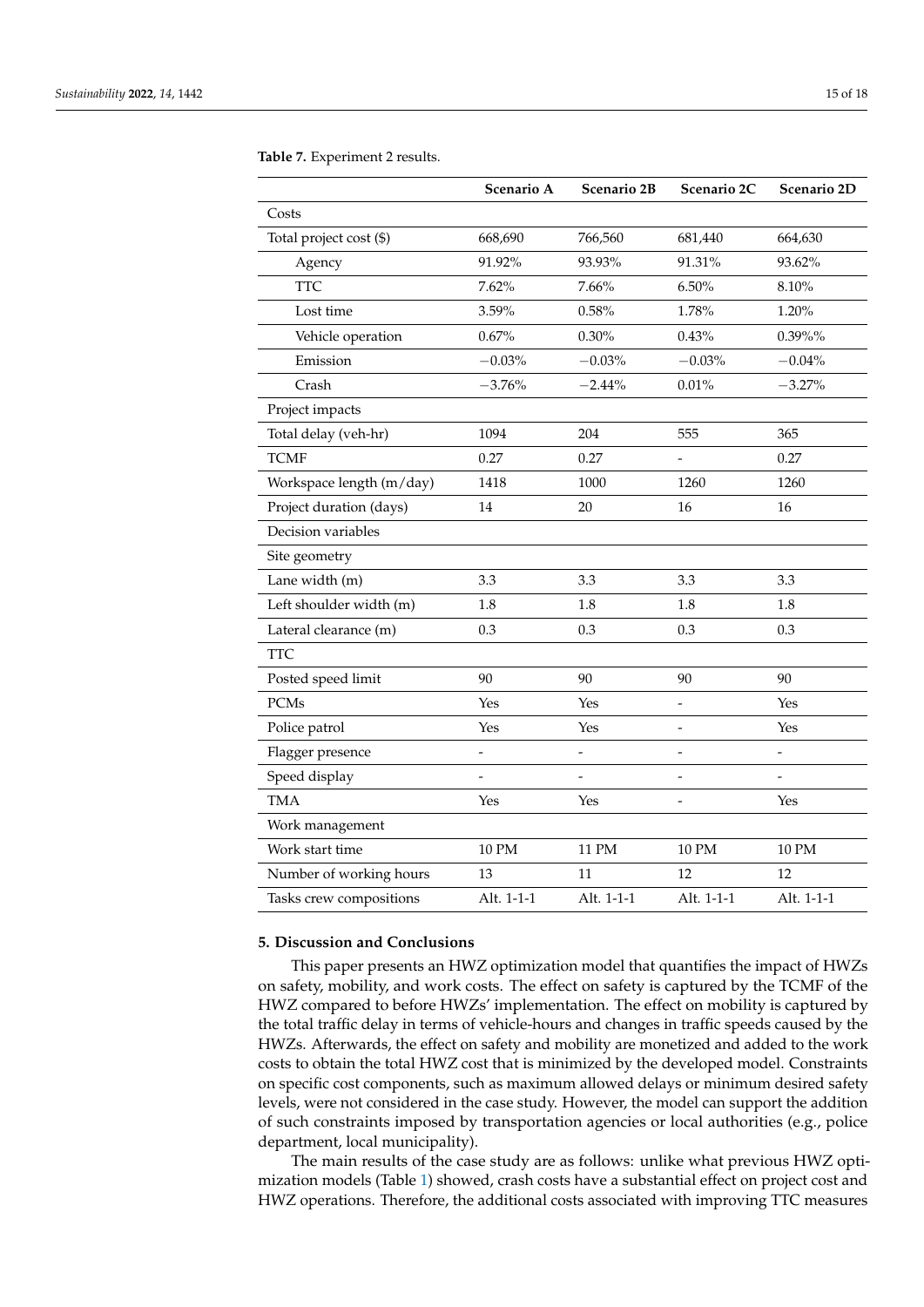were justified by the cost savings derived from crash reductions. It should also be noted that the case study was for dual carriageway roads, which generally experience lower crash rates compared to single carriageway roads. Thus, the importance of crash costs may be even more pronounced in these types of roads. The use of location-based scheduling of the work improves the reliability of the cost estimates since it captures the effects of the daily working hours and crew formation on work progress rate. This relation is ignored in current models. Incorporating a diversion traffic model showed the substantial difference of the diverted fractions to alternative roads between different times of work, thus highly affecting the project's total cost and decision variables. Finally, considering TTC's effects on safety had a major effect on crash costs and, therefore, the total cost.

The case study also showed that, among the various cost components, the changes in emission costs were very small in all cases. VOCs are a considerable cost component only when substantial queues form. The other costs vary substantially under different constraints, such as nighttime work. The case study assumed that the impact of the HWZ is limited to the working hours. In many cases, the layout changes due to HWZ projects are present during the entire day. The effects on traffic flow and safety during these times were not considered. The results suggest that road agencies should use detailed models that incorporate crash and lost time costs to mitigate these costs. The models should also use detailed project scheduling to improve their precision and better plan HWZ operations. Furthermore, TTCs have substantial effects on project cost and, therefore, guidelines on using TTCs at HWZs should be updated to increase their usage.

The impact of HWZs on mobility and safety was captured by Equations (26) and (37), respectively, and then monetized using Equations (27) and (38), respectively, to be added to the total optimization model in Equation (1). The developed model shows the effect of HWZ on safety and mobility; however, its objective was to find the minimal total cost. Therefore, future work is focused on capturing the trade-offs among the HWZ's effect on safety, mobility, and work costs by developing a multi-objective optimization model to further investigate the current knowledge on mitigating the adverse impacts of HWZs.

**Author Contributions:** Conceptualization, F.S., Y.R., W.E. and T.T.; methodology, F.S. and T.T.; software, F.S.; formal analysis, F.S. and T.T.; data curation, F.S.; writing—original draft preparation, F.S.; writing—review and editing, T.T.; supervision, W.E. and T.T. All authors have read and agreed to the published version of the manuscript.

**Funding:** This research received no external funding.

**Institutional Review Board Statement:** Not applicable.

**Informed Consent Statement:** Not applicable.

**Data Availability Statement:** Data sharing not available.

**Conflicts of Interest:** The authors declare no conflict of interest.

### **References**

- <span id="page-15-0"></span>1. Federal Highway Administration (FHWA). Types of Construction. 2014. Available online: [https://safety.fhwa.dot.gov/](https://safety.fhwa.dot.gov/geometric/pubs/mitigationstrategies/chapter1/1_typesconst.cfm) [geometric/pubs/mitigationstrategies/chapter1/1\\_typesconst.cfm](https://safety.fhwa.dot.gov/geometric/pubs/mitigationstrategies/chapter1/1_typesconst.cfm) (accessed on 16 October 2020).
- <span id="page-15-1"></span>2. Hall, J.W.; Lorenz, V.M. Characteristics of construction-zone accidents. *Transp. Res. Rec.* **1989**, *1230*, 20–27.
- 3. La Torre, F.; Domenichini, L.; Nocentini, A. Effects of stationary work zones on motorway crashes. *Saf. Sci.* **2017**, *92*, 148–159. [\[CrossRef\]](http://doi.org/10.1016/j.ssci.2016.10.008)
- <span id="page-15-2"></span>4. Khattak, A.J.; Khattak, A.J.; Council, F.M. Effects of work zone presence on injury and non-injury crashes. *Accid. Anal. Prev.* **2002**, *34*, 19–29. [\[CrossRef\]](http://doi.org/10.1016/S0001-4575(00)00099-3)
- <span id="page-15-3"></span>5. ARTBA. National Work Zone Safety Information Clearinghouse; American Road and Transportation Builders Association (ARTBA): Operated in Cooperation with the U.S. FHWA and Texas A&M Transportation Institute. 2022. Available online: <https://www.workzonesafety.org/crash-information/work-zone-injuries-injury-property-damage-crashes/> (accessed on 26 January 2022).
- <span id="page-15-4"></span>6. Mohan, S.B.; Gautam, P. Cost of highway work zone injuries. *Pract. Period. Struct. Des. Constr.* **2002**, *7*, 68–73. [\[CrossRef\]](http://doi.org/10.1061/(ASCE)1084-0680(2002)7:2(68))
- <span id="page-15-5"></span>7. Wang, J.; Hughes, W.; Council, F.; Paniati, J. Investigation of highway work zone crashes: What we know and what we don't know. *Transp. Res. Rec. J. Transp. Res. Board* **1996**, *1529*, 54–62. [\[CrossRef\]](http://doi.org/10.1177/0361198196152900107)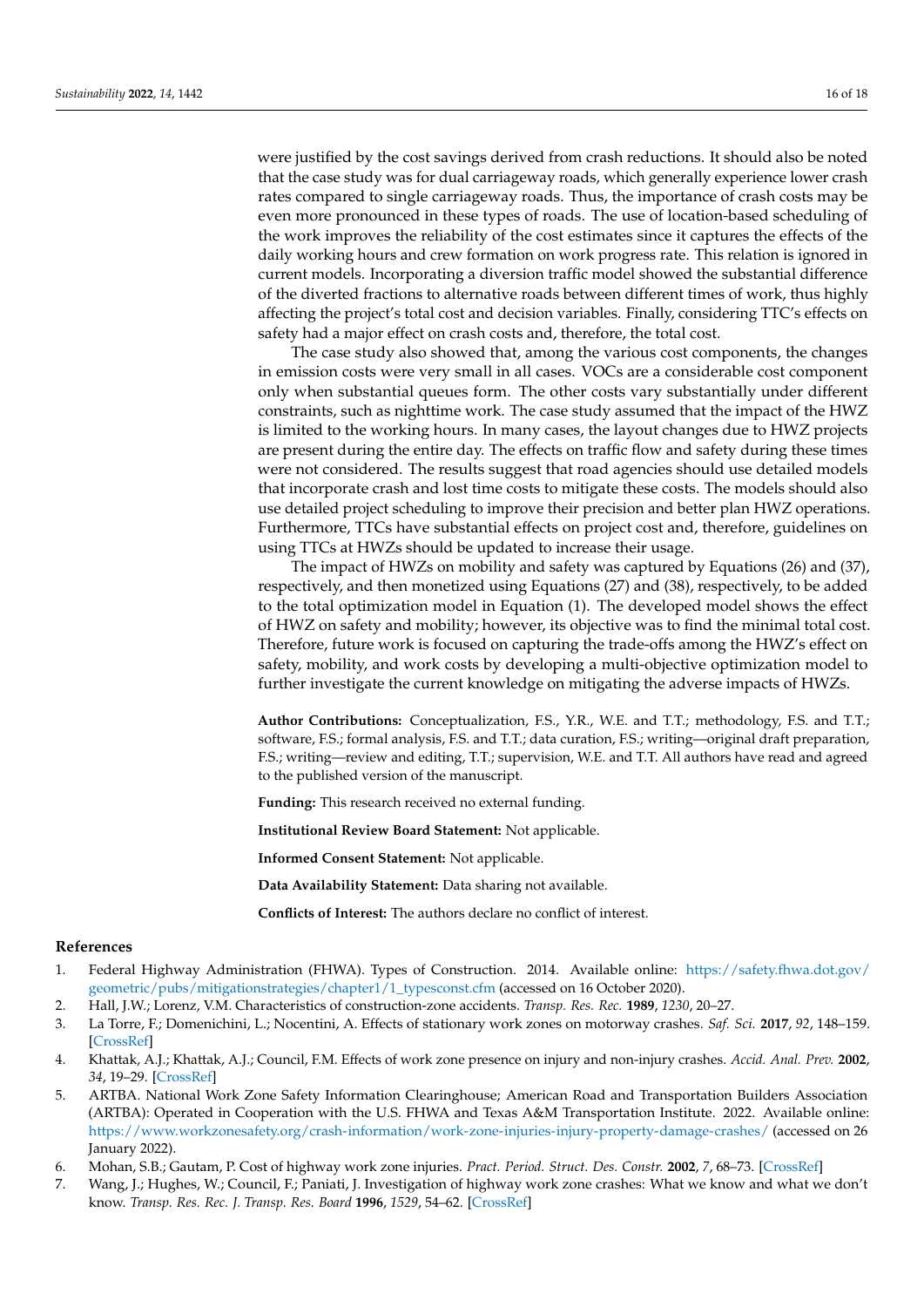- <span id="page-16-0"></span>8. Chen, E.; Tarko, A.P. Modeling safety of highway work zones with random parameters and random effects models. *Anal. Methods Accid. Res.* **2014**, *1*, 86–95. [\[CrossRef\]](http://doi.org/10.1016/j.amar.2013.10.003)
- <span id="page-16-1"></span>9. Yang, H.; Ozbay, K.; Ozturk, O.; Xie, K. Work zone safety analysis and modeling: A state-of-the-art review. *Traffic Inj. Prev.* **2015**, *16*, 387–396. [\[CrossRef\]](http://doi.org/10.1080/15389588.2014.948615)
- <span id="page-16-2"></span>10. Federal Highway Administration (FHWA). FHWA Work Zone Facts and Statistics. 2019. Available online: [https://ops.fhwa.dot.](https://ops.fhwa.dot.gov/wz/resources/facts_stats.htm) [gov/wz/resources/facts\\_stats.htm](https://ops.fhwa.dot.gov/wz/resources/facts_stats.htm) (accessed on 16 October 2020).
- <span id="page-16-3"></span>11. Huang, Y.; Bird, R.; Bell, M. A comparative study of the emissions by road maintenance works and the disrupted traffic using life cycle assessment and micro-simulation. *Transp. Res. Part D Transp. Environ.* **2009**, *14*, 197–204. [\[CrossRef\]](http://doi.org/10.1016/j.trd.2008.12.003)
- <span id="page-16-4"></span>12. Debnath, A.K.; Blackman, R.; Haworth, N. Common hazards and their mitigating measures in work zones: A qualitative study of worker perceptions. *Saf. Sci.* **2015**, *72*, 293–301. [\[CrossRef\]](http://doi.org/10.1016/j.ssci.2014.09.022)
- <span id="page-16-5"></span>13. Federal Highway Administration (FHWA). Work Zone Activity Cost between 2012–2014. 2015. Available online: [https://ops.](https://ops.fhwa.dot.gov/wz/resources/facts_stats/charts_graphics.htm) [fhwa.dot.gov/wz/resources/facts\\_stats/charts\\_graphics.htm](https://ops.fhwa.dot.gov/wz/resources/facts_stats/charts_graphics.htm) (accessed on 16 March 2019).
- <span id="page-16-6"></span>14. Federal Highway Administration (FHWA). MUTCD Part 6 Temporary Traffic Control. 2009. Available online: [https://mutcd.](https://mutcd.fhwa.dot.gov/pdfs/2009r1r2/part6.pdf) [fhwa.dot.gov/pdfs/2009r1r2/part6.pdf](https://mutcd.fhwa.dot.gov/pdfs/2009r1r2/part6.pdf) (accessed on 16 October 2020).
- <span id="page-16-7"></span>15. Chien, S.I.J.; Tang, Y. Scheduling highway work zones with genetic algorithm considering the impact of traffic diversion. *J. Adv. Transp.* **2014**, *48*, 287–303. [\[CrossRef\]](http://doi.org/10.1002/atr.213)
- <span id="page-16-24"></span>16. Mccoy, P.; Mennenga, D. Optimum length of single-lane closures in work zones on rural four-lane freeways. *Transp. Res. Rec. J. Transp. Res. Board* **1998**, *1650*, 55–61. [\[CrossRef\]](http://doi.org/10.3141/1650-07)
- <span id="page-16-8"></span>17. Federal Highway Administration (FHWA). Work Zone Road User Costs—Concepts and Applications. 2017. Available online: <https://ops.fhwa.dot.gov/wz/resources/publications/fhwahop12005/sec2.htm#sec24> (accessed on 1 February 2017).
- <span id="page-16-9"></span>18. Kandil, A.A.; Hyari, K.H.; Bisani, M. Optimization of highway construction work zones: The agency and user cost tradeoff. In Proceedings of the International Conference on Computing in Civil and Building Engineering (ICCCBE 2010), Nottingham, UK, 30 June–2 July 2010; p. 255.
- <span id="page-16-10"></span>19. Abdelmohsen, A.Z.; El-Rayes, K. Optimizing the Planning of Highway Work Zones to Maximize Safety and Mobility. *J. Manag. Eng.* **2017**, *34*, 04017048. [\[CrossRef\]](http://doi.org/10.1061/(ASCE)ME.1943-5479.0000570)
- <span id="page-16-11"></span>20. Abdelmohsen, A.Z.; El-Rayes, K. Optimal trade-offs between construction cost and traffic delay for highway work zones. *J. Constr. Eng. Manag.* **2016**, *142*, 05016004. [\[CrossRef\]](http://doi.org/10.1061/(ASCE)CO.1943-7862.0001132)
- <span id="page-16-12"></span>21. Jiang, X.; Adeli, H. Freeway work zone traffic delay and cost optimization model. *J. Transp. Eng.* **2003**, *129*, 230–241. [\[CrossRef\]](http://doi.org/10.1061/(ASCE)0733-947X(2003)129:3(230))
- <span id="page-16-13"></span>22. Amândio, A.M.; das Neves, J.M.C.; Parente, M. Intelligent planning of road pavement rehabilitation processes through optimization systems. *Transp. Eng.* **2021**, *5*, 100081. [\[CrossRef\]](http://doi.org/10.1016/j.treng.2021.100081)
- <span id="page-16-14"></span>23. Du, B.; Steven, I.; Chien, J. Feasibility of shoulder use for highway work zone optimization. *J. Traffic Transp. Eng.* **2014**, *1*, 235–246. [\[CrossRef\]](http://doi.org/10.1016/S2095-7564(15)30269-5)
- <span id="page-16-15"></span>24. Meng, Q.; Weng, J. Optimal subwork zone operational strategy for short-term work zone projects in four-lane two-way freeways. *J. Adv. Transp.* **2013**, *47*, 151–169. [\[CrossRef\]](http://doi.org/10.1002/atr.153)
- <span id="page-16-16"></span>25. Yang, N.; Schonfeld, P.; Kang, M.W. A hybrid methodology for freeway work-zone optimization with time constraints. *Public Work. Manag. Policy* **2009**, *13*, 253–264. [\[CrossRef\]](http://doi.org/10.1177/1087724X08322843)
- <span id="page-16-17"></span>26. Tang, Y.; Chien, S. Scheduling work zones for highway maintenance projects: Considering a discrète time-cost relation. *Transp. Res. Rec. J. Transp. Res. Board* **2008**, *2055*, 21–30. [\[CrossRef\]](http://doi.org/10.3141/2055-03)
- <span id="page-16-18"></span>27. Chen, C.H.; Schonfeld, P.; Paracha, J. Work zone optimization for two-lane highway resurfacing projects with an alternate route. *Transp. Res. Rec. J. Transp. Res. Board* **2005**, *1911*, 51–66. [\[CrossRef\]](http://doi.org/10.1177/0361198105191100106)
- <span id="page-16-19"></span>28. Chen, C.H.; Schonfeld, P. Work zone lengths for a four-lane road with an alternate route. *J. Transp. Eng.* **2005**, *131*, 780–789. [\[CrossRef\]](http://doi.org/10.1061/(ASCE)0733-947X(2005)131:10(780))
- <span id="page-16-20"></span>29. Chen, C.H.; Schonfeld, P. Work zone optimization for two-lane highway maintenance projects. *Transp. Res. Rec. J. Transp. Res. Board* **2004**, *1877*, 95–105. [\[CrossRef\]](http://doi.org/10.3141/1877-11)
- <span id="page-16-21"></span>30. Chien, S.; Tang, Y.; Schonfeld, P. Optimizing work zones for two-lane highway maintenance projects. *J. Transp. Eng.* **2002**, *128*, 145–155. [\[CrossRef\]](http://doi.org/10.1061/(ASCE)0733-947X(2002)128:2(145))
- <span id="page-16-22"></span>31. Chien, S.; Schonfeld, P. Optimal work zone lengths for four-lane highways. *J. Transp. Eng.* **2001**, *127*, 124–131. [\[CrossRef\]](http://doi.org/10.1061/(ASCE)0733-947X(2001)127:2(124))
- <span id="page-16-23"></span>32. Schonfeld, P.; Chien, S. Optimal work zone lengths for two-lane highways. *J. Transp. Eng.* **1999**, *125*, 21–29. [\[CrossRef\]](http://doi.org/10.1061/(ASCE)0733-947X(1999)125:1(21))
- <span id="page-16-25"></span>33. Fwa, T.; Cheu, R.; Muntasir, A. Scheduling of pavement maintenance to minimize traffic delays. *Transp. Res. Rec. J. Transp. Res. Board* **1998**, *1650*, 28–35. [\[CrossRef\]](http://doi.org/10.3141/1650-04)
- <span id="page-16-26"></span>34. Martinelli, D.R.; Xu, D. Delay estimation and optimal length for four-lane divided freeway workzones. *J. Transp. Eng.* **1996**, *122*, 114–122. [\[CrossRef\]](http://doi.org/10.1061/(ASCE)0733-947X(1996)122:2(114))
- <span id="page-16-27"></span>35. Federal Highway Administration (FHWA). Appendix N: Procedures for Estimating Highway Capacity. 2017. Available online: <https://www.fhwa.dot.gov/ohim/hpmsmanl/appn2.cfm> (accessed on 17 October 2020).
- <span id="page-16-28"></span>36. Song, Z.; Yin, Y. *Impact of Lane Closures on Roadway Capacity. Part C: Modeling Diversion Propensity at Work Zones*; No. TRC-FDOT-59056-2007-C; Transportation Research Center, the University of Florida: Tampa, FL, USA, 2008.
- <span id="page-16-29"></span>37. Al-Kaisy, A.; Hall, F. Guidelines for estimating capacity at freeway reconstruction zones. *J. Transp. Eng.* **2003**, *129*, 572–577. [\[CrossRef\]](http://doi.org/10.1061/(ASCE)0733-947X(2003)129:5(572))